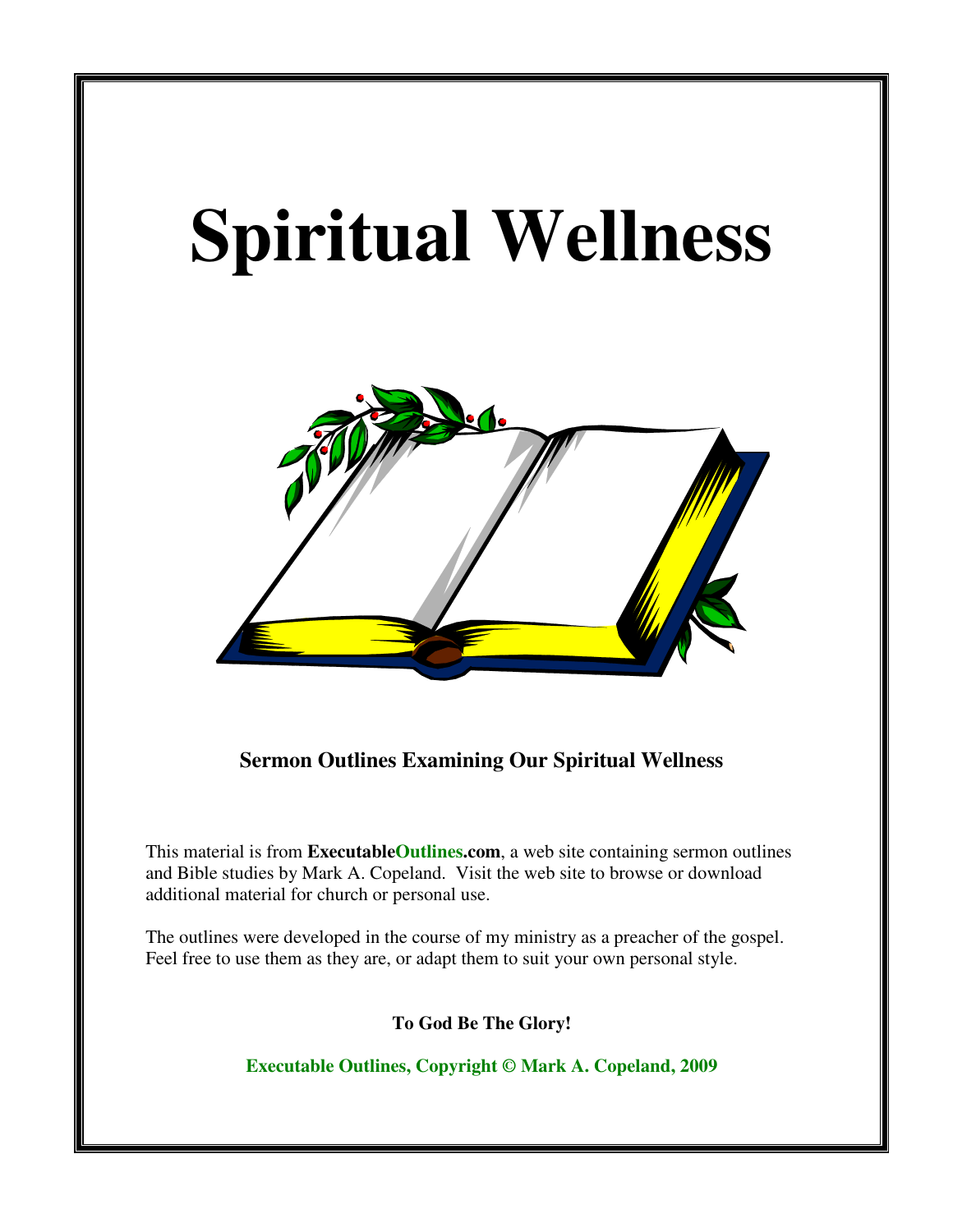# **Spiritual Wellness Table Of Contents**

| <b>How Well Do You Hear?</b> | 3         |
|------------------------------|-----------|
| <b>How Well Do You Read?</b> | 6         |
| <b>How Well Do You Pray?</b> | 9         |
| <b>How Well Do You Sing?</b> | 12        |
| <b>How Well Do You Talk?</b> | 15        |
| <b>How Well Do You Give?</b> | 18        |
| <b>How Well Do You Love?</b> | <b>21</b> |
| <b>How Well Do You Hope?</b> | 23        |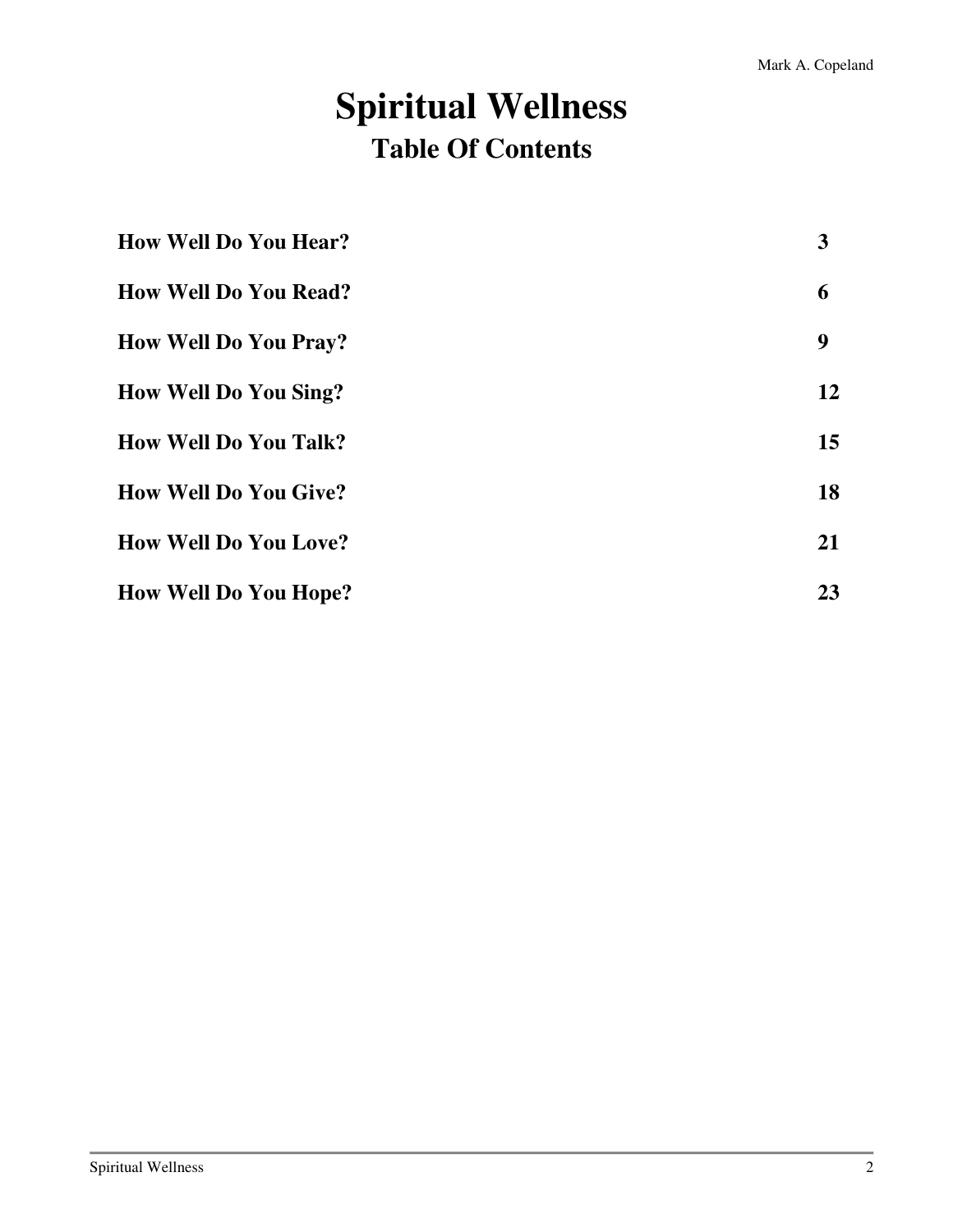# **Spiritual Wellness How Well Do You Hear?**

# **INTRODUCTION**

- 1. This lesson is the first in a series entitled **"Spiritual Wellness"**...
	- a. Just as we may have periodic checkups to gauge our physical well-being
	- b. So we should frequently examine our spiritual wellness in regards to serving God
	- c. Our spiritual checkup begins with checking our **hearing**
- 2. We often find Jesus saying, **"He who has ears to hear, let him hear!"**...
	- a. During His earthly ministry **Mt 11:15; 13:9,43**
	- b. In His letters to the churches of Asia **Re 2:7,11,17,29; 3:6,13,22**
- 3. What is the point of these sayings...?
	- a. What is being said is important, so you had better pay attention! cf. **Mk 4:23-25**
	- b. It suggests a problem that often exists today: many simply do not hear so as to understand
- 4. I am convinced that many do not appreciate the importance of good listening...
	- a. It certainly concerned Jesus
	- b. So I believe it is appropriate to ask, **"How Well Do You Hear?"**

[Let's begin by pointing out there are...]

#### **I. DIFFERENT TYPES OF HEARERS**

#### **A. THOSE HARD OF HEARING...**

- 1. Isaiah wrote of such people, and Jesus applied it to many in His day **Mt 13:13-15**
- 2. People are this way because they are dull of heart and have closed their eyes to truth
- **-- This prevents one from understanding God's grace and being saved by Him**

#### **B. THOSE DULL OF HEARING...**

- 1. Some of the Hebrew Christians were like this cf. **He 5:11**
- 2. When a person has this problem, it is hard for others to explain things to them!
- **-- The fault is not with the subject material, nor the presenter, but the hearer!**

#### **C. THOSE WITH ITCHING EARS...**

- 1. Such people will listen only to that which is pleasing **2Ti 4:3-4**
- 2. They don't like **sound doctrine** (which often requires negative preaching) **2Ti 4:2**
- **-- Many today are often afflicted with this hearing problem!**

#### **D. THOSE WITH GOOD AND NOBLE HEARTS...**

- 1. Jesus spoke of these in His parable of the Sower **Lk 8:15**
- 2. The Bereans were hearers of this kind, receiving the word with readiness **Ac 17:11**
- **-- This is the kind of hearer we all should be!**

[Why is it so important to be this kind of hearer? There are several reasons...]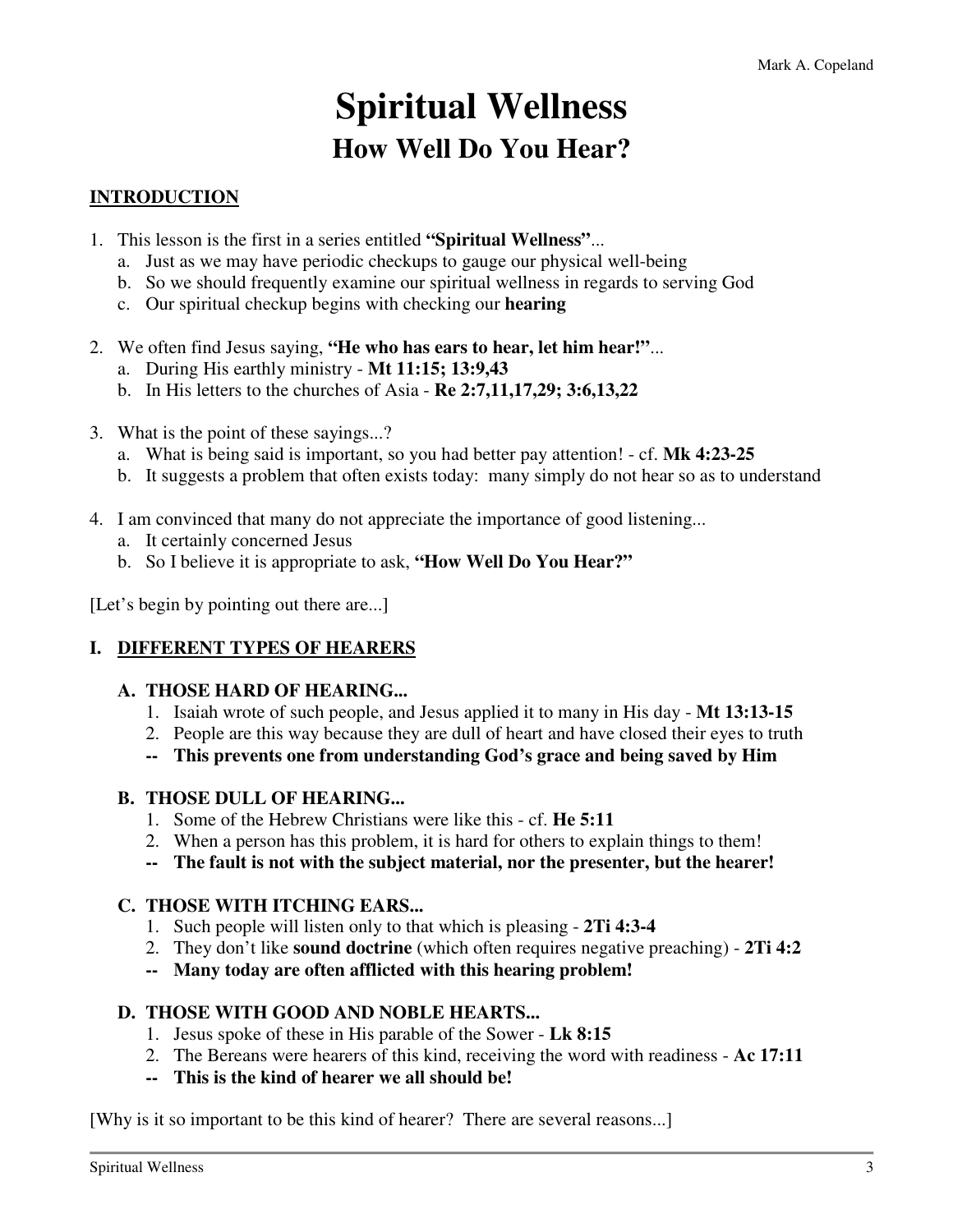# **II. IMPORTANCE OF GOOD HEARING**

#### **A. TO BEING BLESSED...**

- 1. For those willing to hear properly, there are wonderful things to learn **Mt 13:16-17**
- 2. Things which great people (David, Daniel, etc.) did not have the opportunity to learn
- **-- We miss out on these blessings if we do not carefully hear!**

### **B. TO SAVING FAITH...**

- 1. God has ordained that we be saved through faith in Christ cf. **Ro 1:16-17**
- 2. Such faith comes through the gospel, often involving listening to a preacher cf. **Ro 10:14,17**
- **-- Does your hearing hinder the development of your faith?**

# **C. TO BEARING FRUIT...**

- 1. In the parable of the Sower, the soil bearing fruit was the one which heard properly **Lk 8:15**
- 2. That is because bearing fruit comes from **understanding** the grace of God! cf. **Col 1:6**
- **-- By hearing well we understand God's grace, and thus motivated to bear fruit!**

### **D. TO PREVENT APOSTASY...**

- 1. There is a real danger of drifting, by neglecting "so great a salvation" **He 2:1-3**
- 2. The only solution is to "give the more earnest heed to the things we have heard"
- **-- Poor hearing is often the first step to apostasy!**

# **E. TO AVOID REJECTION...**

- 1. If unwilling to hear, those teaching God's Word have a right to reject us cf. **Mt 10:14-15**
- 2. We are judge ourselves unworthy of eternal life cf. **Ac 13:44-49**
- **-- Unwilling to hear leads to fewer opportunities to learn the truth!**

# **F. TO ESCAPE CONDEMNATION...**

- 1. By the men of Nineveh who repented after one lesson **Mt 12:41**
- 2. By the queen of the South who traveled a great distance to hear Solomon **Mt 12:42**
- **-- Unwilling to hear the Son of God brings condemnation by others!**

[Hopefully, we better appreciate the opportunities we have to hear God's Word, and the importance of good hearing! How then can we improve our ability to hear? Here are some ...]

# **III. STEPS TO BETTER HEARING**

# **A. MAKE HEARING AN ACT OF WORSHIP...**

- 1. How you listen to God's word being read or preached is as much an indication of your devotion to God as to how you pray or sing
- 2. When you have opportunities to hear the Word of God, do it with "a worshipful attitude"
- **-- Does not the proclamation of God's Word deserve our rapt attention?**

# **B. LISTEN FROM FIRST TO LAST...**

- 1. I.e., pay attention all the way through
	- a. Do you expect to understand a novel by simply reading a sentence here and there?
	- b. So it is with listening...to understand we must hear the full context
- 2. Speakers must follow certain rules of speech so as to be understood: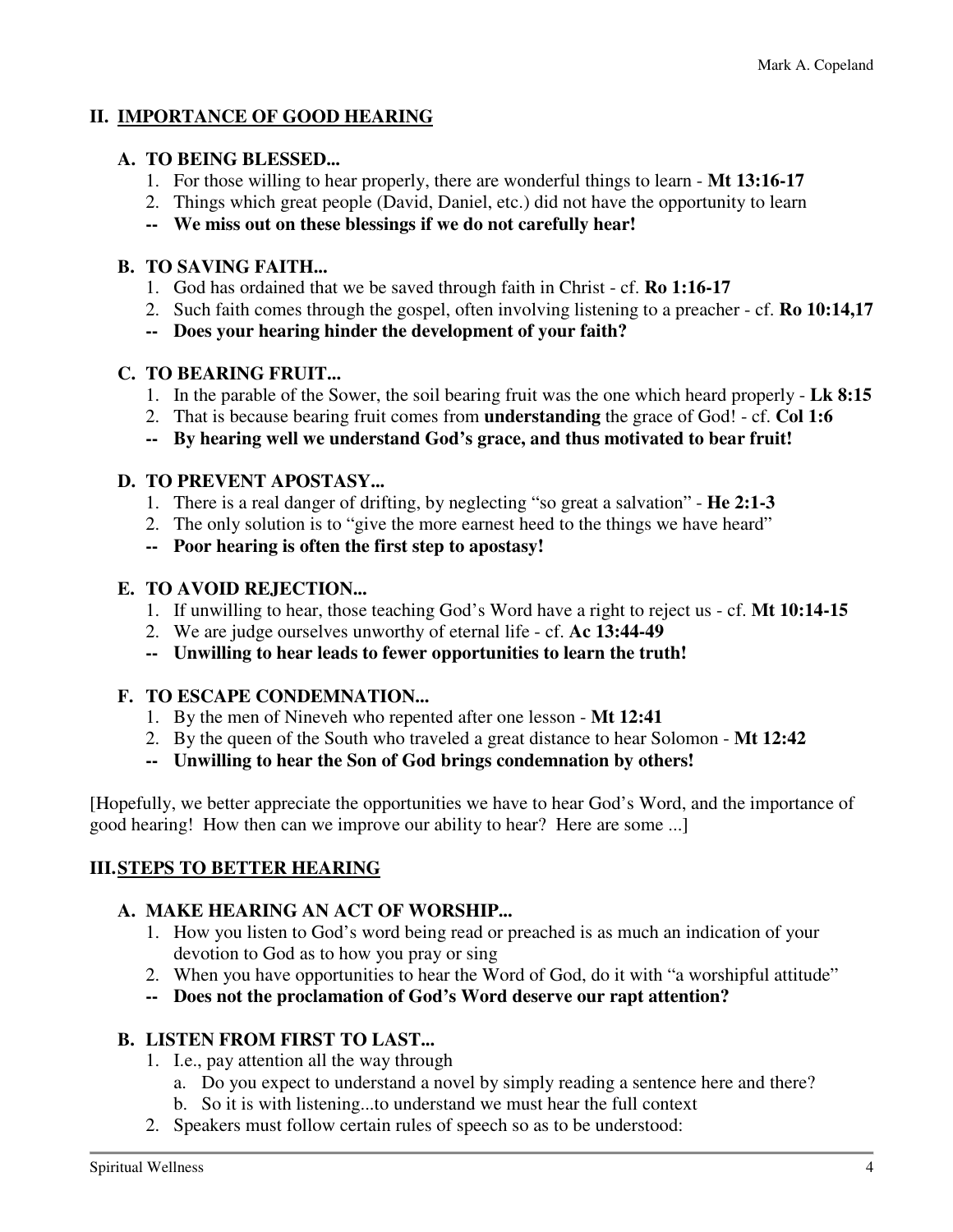- a. Introduce the subject
- b. Present main points with supporting arguments
- c. Conclude with a summary
- **-- So hearers must listen to ALL the parts to truly understand**

#### **C. LOOK AT THE SPEAKER...**

- 1. This greatly aids your concentration
- 2. This requires self-discipline, but it is conducive to developing a longer attention span
- **-- Try it, and see if it doesn't make a difference!**

#### **D. LEAN FORWARD IF NECESSARY...**

- 1. Your sitting position can impact your ability to hear
- 2. A too relaxing position makes it easier for your mind to wander (or sleep!)
- **-- Try this too, and see if it doesn't make a difference!**

#### **E. READ ALONG IN YOUR BIBLE...**

- 1. You remember more of what you both see and hear over what you simply hear
- 2. Your knowledge of the Scriptures can be greatly improved by doing this
- **-- We want our children to do this, shouldn't we provide the example?**

#### **F. HEAR WITH FAITH...**

- 1. I.e., listen with a willingness to accept and believe what is shown in God's Word
- 2. Notice **He 4:1-2**; those who died in the wilderness did not hear with faith!
- **-- If we don't hear with faith, we will fall short of our heavenly rest!**

#### **G. HEAR WITH A MIND TO ACT...**

- 1. Are we like the people in Ezekiel's day? cf. **Eze 33:30-32**
- 2. Hearing must be accompanied by doing to be of any profit **Jm 1:22-25**
- **-- As important as hearing may be, the blessedness comes only if we are doers as well!**

#### **CONCLUSION**

- 1. How important, then, is good hearing...?
	- a. When it comes to hearing God, very important! **Isa 55:2-3**
	- b. It is essential for the good of our soul!
- 2. Is there ever a time when **God** does not hear...?
	- a. Yes, when our sins are between us and God cf. **Isa 59:1-2**
	- b. But we can take care of that problem by receiving God's Mercy cf. **Isa 55:6-7**

Today, that mercy is offered through Jesus Christ, God's Son. And as God said:

#### *"This is My beloved Son. Hear Him!" (Lk 9:35)*

Have you heeded Him by obeying His word? Or does the following cry of Jesus apply to you...?

#### *"But why do you call Me 'Lord, Lord,' and do not do the things which I say?" (Lk 6:46)*

Next in our **"Spiritual Wellness"** checkup, we shall ask **"How Well Do You Read?"**...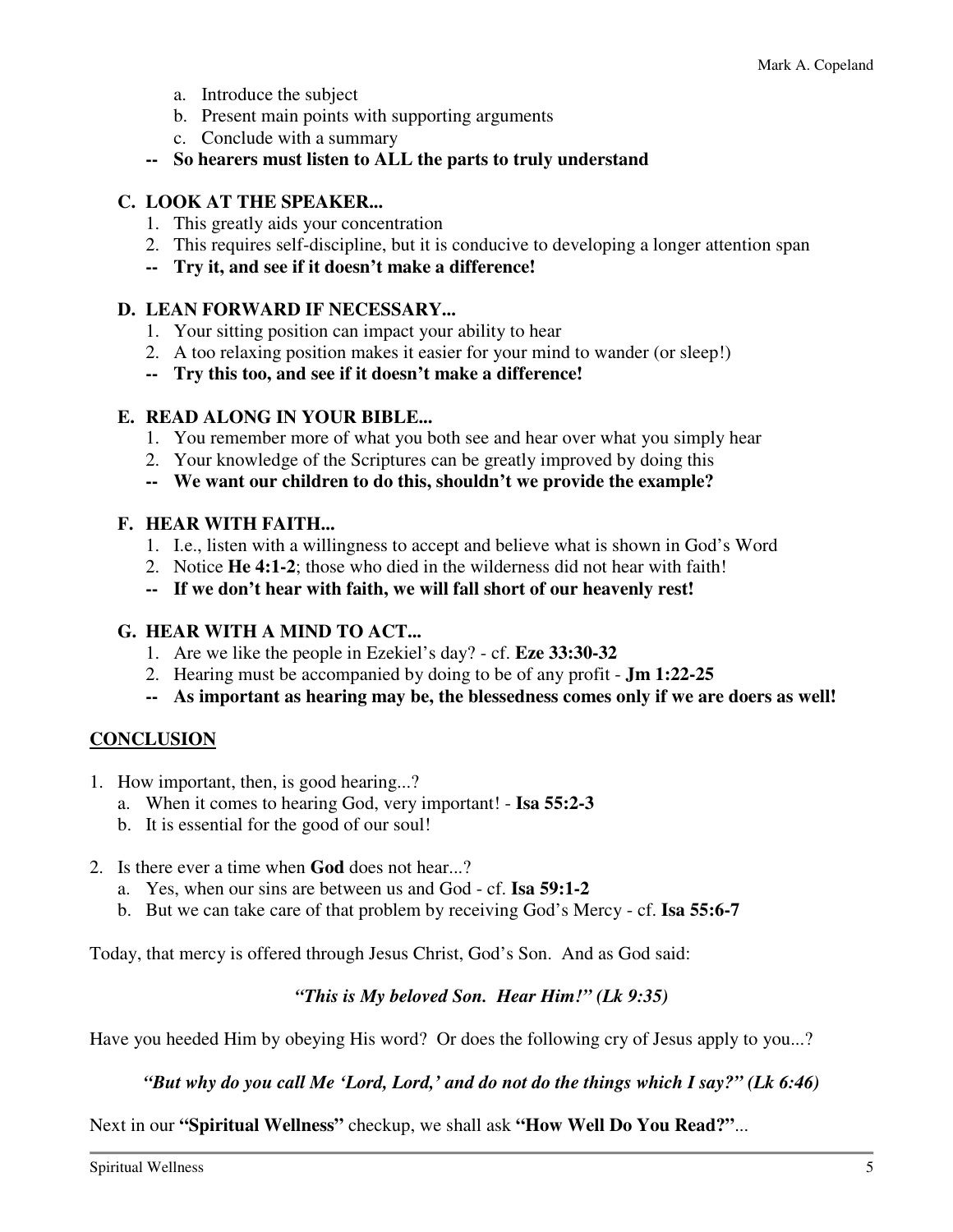# **Spiritual Wellness How Well Do You Read?**

# **INTRODUCTION**

- 1. This lesson is the second in a series entitled **"Spiritual Wellness"**...
	- a. In which we examine our spiritual wellness in regards to serving God
	- b. Our spiritual checkup began with checking our **hearing**
	- c. It continues with checking our **reading**
- 2. On several occasions we find Jesus saying, **"Have you not read...?"** 
	- a. In defense of His disciples **Mt 12:3,5**
	- b. Answering questions regarding divorce **Mt 19:4**
	- c. Defending children who praised Him in the temple **Mt 21:16**
	- d. Regarding the prophecy of His becoming the chief cornerstone **Mt 21:42**
	- e. Responding to the Sadducees about the resurrection of the dead **Mt 22:31-32**
- 3. The question **"Have you not read?"** suggests a major failing...
	- a. That plagued the scribes, Pharisees, and Sadducees
	- b. That likely affects people today, including Christians

[The problem: many do not read the Word of God as they should, and that affects our **"Spiritual Wellness"**. So let's raise the question, **"How Well Do You Read?"**, considering first that there are...]

#### **I. DIFFERENT TYPES OF READERS**

#### **A. THOSE WHO NEVER READ...**

- 1. Who have never read the Bible, the Word of God
- 2. This includes most people in the world, and sadly, some Christians
- **-- It is bad enough for people to Biblically illiterate, but for Christians?**

#### **B. THOSE WHO READ SPARINGLY...**

- 1. Who may possess a Bible, but read only a passage here and there
- 2. This includes most people who have Bibles
- **-- The Bible may be the #1 bestseller, but it is often the least read book in the world!**

#### **C. THOSE WHO READ SELECTIVELY...**

- 1. Who read only certain parts of the Bible
- 2. For example, the Psalms or the Gospels
- **-- Such people read only to soothe their conscience or calm their troubled heart**

#### **D. THOSE WHO READ DEFENSIVELY...**

- 1. Who read to prove others wrong
- 2. Looking for anything that supports what they already believe
- **-- One should not read to prove one's positions, but to improve one's position before God**

#### **E. THOSE WHO READ REGULARLY...**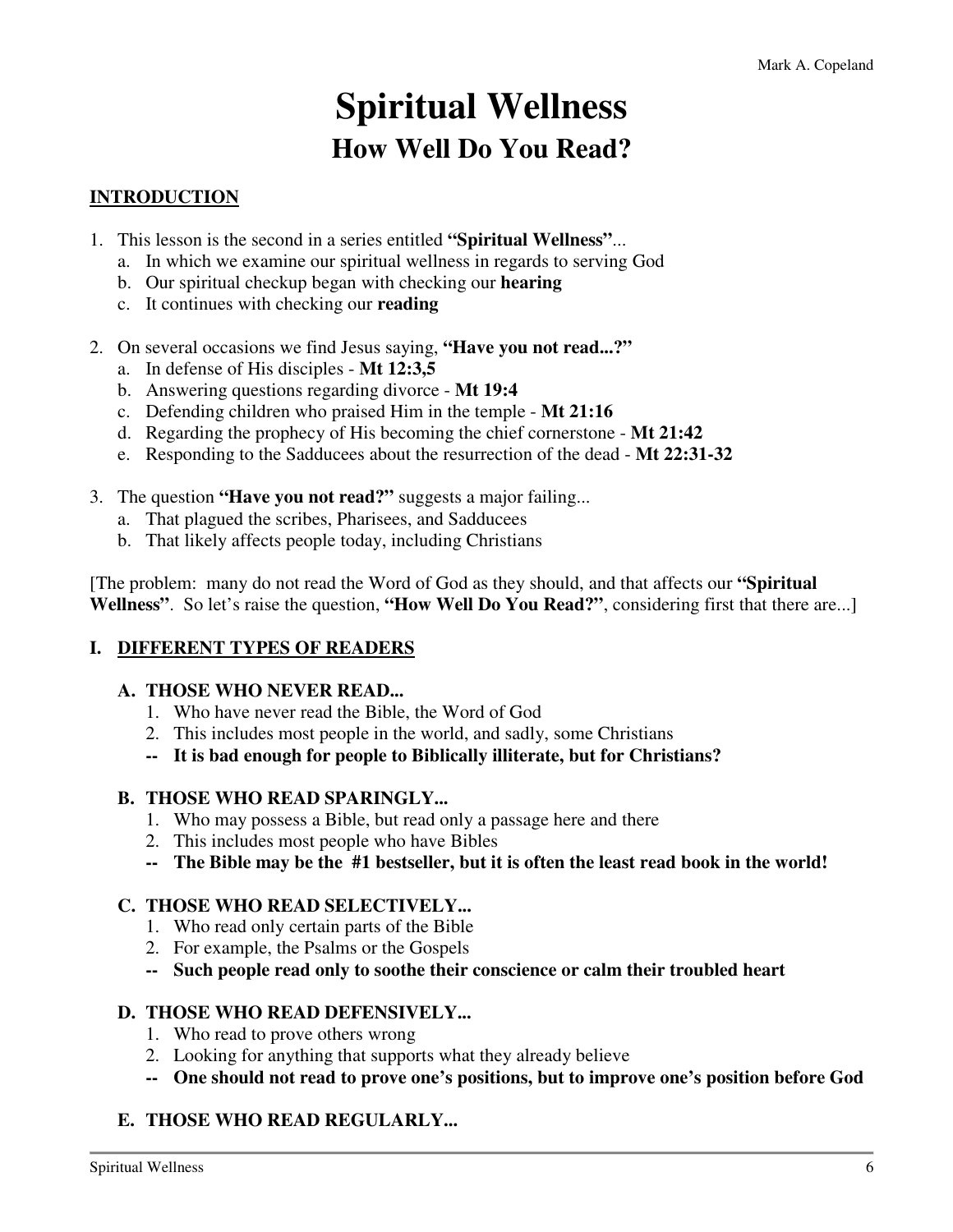- 1. Who read to learn, to understand, to obey God's Word
- 2. The Ethiopian and the Bereans seem to have been such readers **Ac 8:27-34; 17:10-12**
- **-- Shouldn't we be as dedicated to reading the Word of God as they?**

[Why is it important to be readers like the Ethiopian and the Bereans? There are several reasons...]

### **II. IMPORTANCE OF GOOD READING**

#### **A. TO BE BLESSED...**

- 1. The blessed man is one who meditates on the Word **Ps 1:1-3**
- 2. The one who reads God's word is blessed by his reading **Re 1:3**
- **-- All spiritual blessings begin by reading the Word of God**

#### **B. TO BE CHALLENGED...**

- 1. By that which is living and powerful, a discerner of thoughts and hearts **He 4:12**
- 2. By words that are spirit and life **Jn 6:63**
- 3. By that which effectively works in those who believe **1Th 2:13**
- 4. By that which can cause one to be born again **1Pe 1:23**
- **-- All spiritual life and growth depends upon reading the Word of God**

#### **C. TO GAIN UNDERSTANDING...**

- 1. In the fear of the Lord, the beginning of wisdom **Deu 31:10-13; Pr 1:1-7**
- 2. In the mystery of Christ **Ep 3:3-5**
- 3. In the salvation of Christ **2Ti 3:14-15**
- 4. In the will of God **2Ti 3:16-17**
- **-- Wisdom, truth, grace, guidance, they all come from reading God's Word!**

#### **D. TO GROW IN HOPE...**

- 1. Through the patience and comfort of the Scriptures **Ro 15:4**
- 2. Because we learn about the grace yet to come **1Pe 1:13**
- **-- Reading the Bible sustains hope in this life for the life to come**

[These are just a few of the many benefits of God's Word, and the importance of being good readers! How then can we improve our ability to read? Here are some ...]

#### **III. STEPS TO BETTER READING**

#### **A. READ REGULARLY...**

- 1. As Paul instructed Timothy **1Ti 4:13**
- 2. Read God's Word everyday, whether it be a chapter or few verses at a time
- **-- Read the Bible as it was written: book by book, chapter by chapter, verse by verse**

#### **B. READ DEVOTIONALLY...**

- 1. Begin and end with prayer e.g., **Psa 119:18,10**
- 2. Read for your personal benefit (not to prove others wrong)
- **-- Bible reading should be an important part of your daily devotions**

#### **C. READ WITH INTENT...**

1. To learn, to do, to teach - cf. **Ezr 7:10**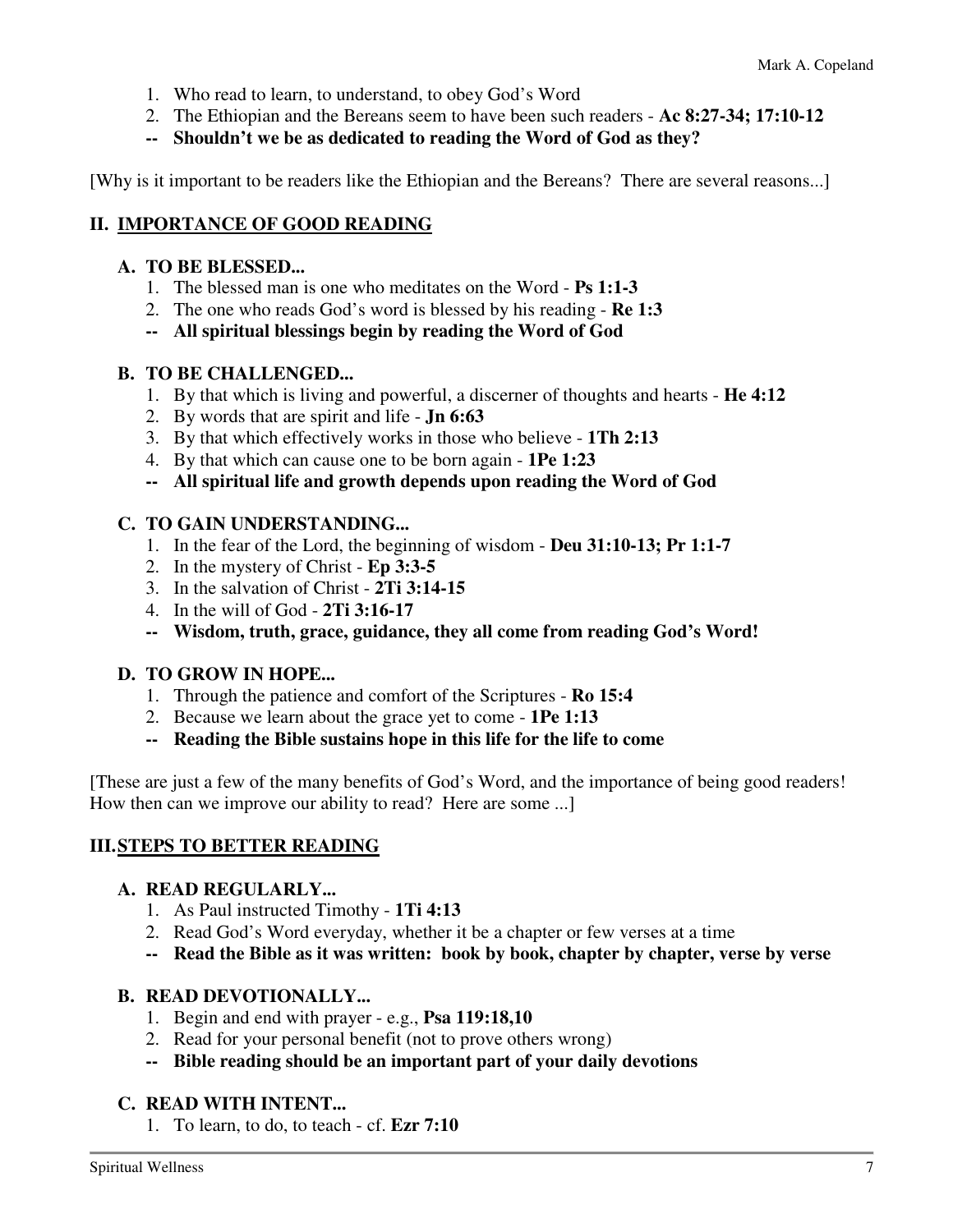- 2. To be a doer of the Word, not a hearer only **Jm 1:21-25**
- **-- We should read to learn what God wants us to do, how to live**

#### **D. READ AND MARK...**

- 1. Use highlighters or fine pens to mark key phrases and passages
- 2. I find this often helps me to focus on the text as I read
- **-- Use whatever helps you to give close attention to the Word**

#### **E. READ ALOUD...**

- 1. This is another way to maintain focus when your attention drifts
- 2. It also reveals one's comprehension of the text
	- a. "...one of the most basic tests of comprehension is to ask someone to read aloud from a book." - **Verlyn Klinkenborg, "Some Thoughts On The Lost Art Of Reading Aloud"**
	- b. "It reveals far more than whether the reader understands the words. It reveals how far into the words - and the pattern of the words - the reader really sees." - **ibid.**
- 3. You increase your opportunity for retention by 100% **Jeff Gregory, World Languages Lab Coordinator** 
	- a. "When you read silently you use just two parts of your body (you guessed it your brain and your eyes).
	- b. "But when you read out loud you use four parts of your body (brain, eyes, ears, and voice.) This doubles your retention possibility."
	- c. "You not only think about the language and see it written, but your hear it and say it."
- **-- A simple suggestion, one with great potential for comprehension and retention!**

#### **CONCLUSION**

- 1. The Word of God and the words of Jesus are indeed precious gifts...
	- a. A lamp to our feet and a light to our path **Ps 119:105**
	- b. The words of eternal life **Jn 6:68**
- 2. Yet might Jesus one day say to us, "Have you never read...?"
	- a. About the gospel plan of salvation? **Mt 28:18-20; Mk 16:15-16**
	- b. About the need to remain faithful? **Re 2:10**

May we take the charge given to Joshua and diligently apply it ourselves to all of the Word of God...

*"This Book . . . shall not depart from your mouth, but you shall meditate in it day and night, that you may observe to do according to all that is written in it. For then you will make your way prosperous, and then you will have good success." - Jos 1:8* 

Next in our **"Spiritual Wellness"** checkup, we shall ask **"How Well Do You Pray?"**...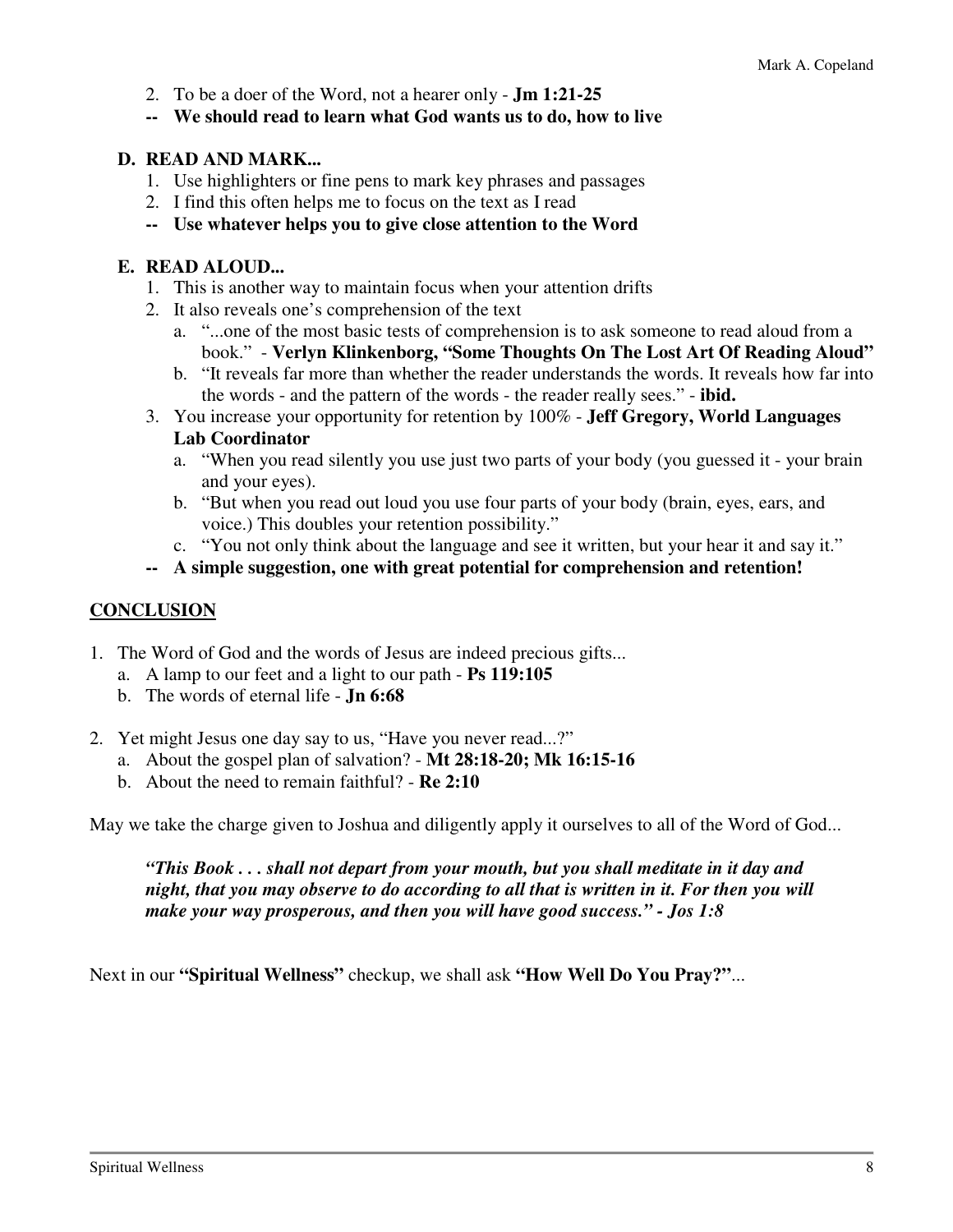# **Spiritual Wellness How Well Do You Pray?**

# **INTRODUCTION**

- 1. This lesson is the third in a series entitled **"Spiritual Wellness"**...
	- a. In which we examine our spiritual wellness in regards to serving God
	- b. Our spiritual checkup so far has checked our **hearing** and **reading**
	- c. It continues with checking our **praying**
- 2. Jesus told a parable about a persistent widow... **Lk 18:1-8**
	- a. His purpose: "that men always ought to pray and not lose heart" **Lk 18:1**
	- b. His concern: "when the Son of Man comes, will He really find faith on the earth?" **Lk 18:8**
- 3. Our **prayer life** is an important indicator of spiritual wellness...
	- a. It is an expression of our faith in God
	- b. It reveals if we have lost heart in our service to God

[So as before, I raise the question, **"How Well Do You Pray?"**, observing first that there are...]

#### **I. DIFFERENT TYPES OF PRAYERS**

#### **A. THOSE WHO NEVER PRAY...**

- 1. This includes atheists and agnostics
- 2. But also Christians who have lost heart and faith cf. **He 3:12-13**
- **-- Jesus was concerned that people not reach this point**

#### **B. THOSE WHO PRAY SPARINGLY...**

- 1. A 2007 Pew Forum U.S. Religious Landscape Survey revealed that 60% pray once a day
- 2. That means that 40% of Americans do not pray on a regular basis
- **-- This demonstrates that Jesus' concern was not unwarranted**

#### **C. THOSE WHO PRAY SELF-RIGHTEOUSLY..**

- 1. Like the Pharisee in Jesus' parable of two men who went to pray **Lk 18:9-14**
- 2. Who take pride in how much they pray, or the length of prayers **Mt 6:5-8**
- **-- These are hypocrites that give religion a bad name**

#### **D. THOSE WHO PRAY SELFISHLY...**

- 1. People who use prayer only to make personal requests
- 2. When prayer is to be made for all men **1Ti 2:1**
- **-- Many people use prayer only as a personal "gimme" tool**

#### **E. THOSE WHO PRAY EARNESTLY...**

- 1. Vigilant in thanksgiving, praying for others cf. **Col 4:2-3**
- 2. Like Epaphras **Col 4:12**
- **-- This is the kind of praying Jesus Himself did, and wants us to do!**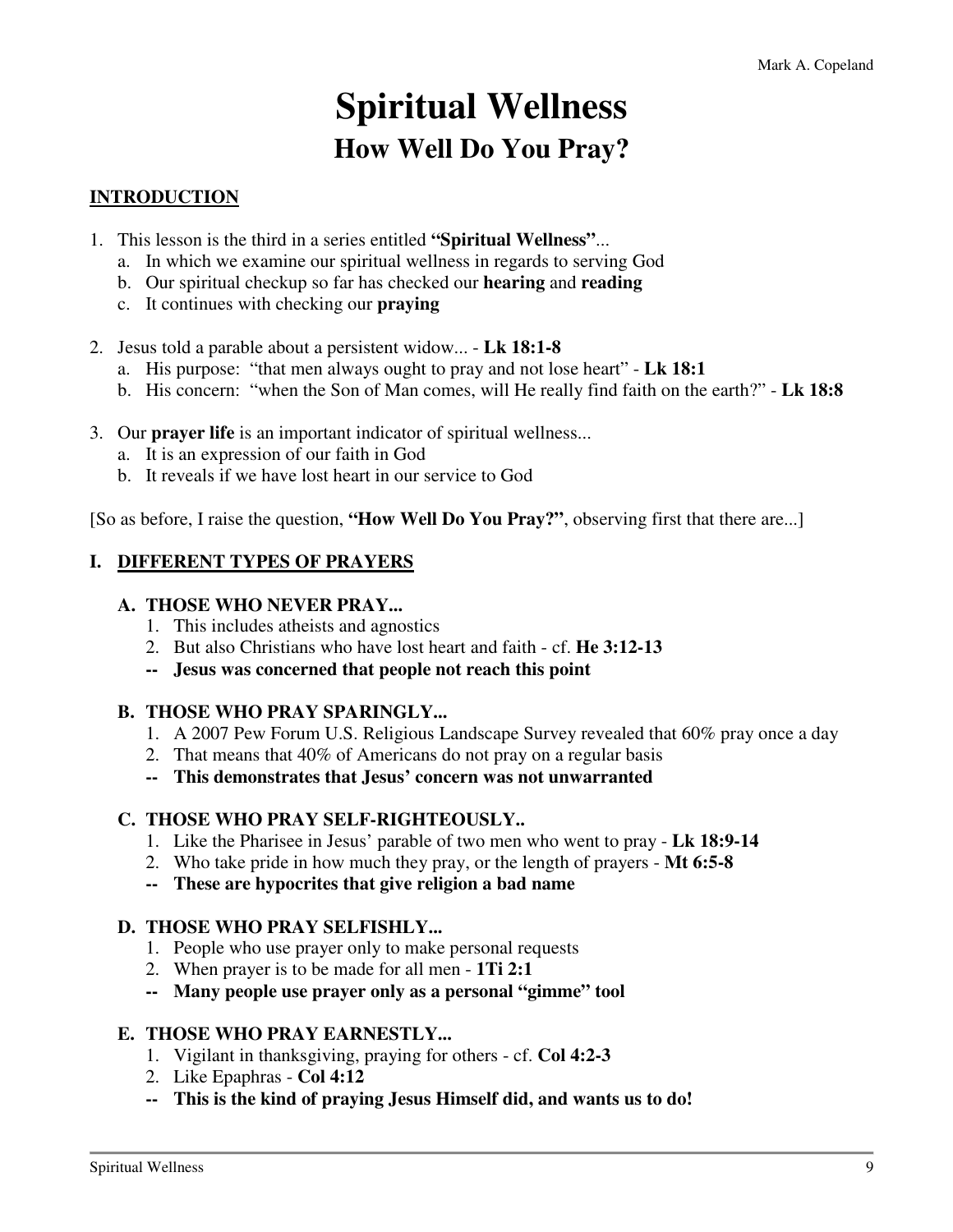[Why is it important to pray like Epaphras and Jesus? There are many reasons...]

#### **II. IMPORTANCE OF PROPER PRAYING**

#### **A. FORGIVENESS OF SINS...**

- 1. The Christian can find forgiveness through the blood of Christ **1Jn 1:7-10**
- 2. Thus the erring Christian is told to repent and pray **Ac 8:22**
- **-- Don't we want the assurance of knowing that our sins are forgiven?**

### **B. PEACE OF MIND...**

- 1. The antidote to anxiety is prayer **Php 4:6**
- 2. Christians will find their hearts and minds guarded by the peace of God **Php 4:7**
- **-- Don't we want the peace of mind and heart that surpasses understanding?**

# **C. STRENGTH TO LIVE...**

- 1. Paul prayed that the Ephesians might be strengthened in the inner man **Ep 3:14-16,20**
- 2. When we need to be strong, Christians can likewise pray for themselves!
- **-- Don't we want the power that is beyond our comprehension?**

# **D. OPPORTUNITY TO SERVE...**

- 1. Paul realized God provided him opportunity to teach others **1Co 3:5** (NASB)
- 2. He therefore requested prayer that such opportunities would continue **Col 4:3**
- **-- Don't we want the Lord to give us opportunity to lead others to Christ?**

### **E. BOLDNESS TO SPEAK...**

- 1. When the apostles needed boldness, they prayed and God delivered **Ac 4:23-31**
- 2. When Paul needed boldness, he asked for prayers in his behalf **Ep 6:19-20**
- **-- Don't we want boldness when we speak to others about Christ?**

# **F. WISDOM TO GUIDE...**

- 1. Wisdom is not knowledge, but insight that makes the best use of the knowledge one has
- 2. The Christian is promised wisdom through prayer without doubting **Jm 1:5-8**
- **-- Don't we want the wisdom that comes from above?**

# **G. HEALING FROM SICKNESS...**

- 1. Those who are sick should ask elders to pray for them **Jm 5:14-15**
- 2. Those who have sinned should confess, and we should pray for one another **Jm 5:16**
- **-- Don't we want the aid of God when in need of physical or spiritual healing?**

# **H. TRANQUILITY AND PEACE...**

- 1. The Scriptures proclaim God has ultimate control over the nations **Dan 4:17; Ro 13:1-7**
- 2. Thus we are to pray, that we may lead quiet (tranquil, ASV) and peaceable lives **1Ti 2:1-4**
- **-- Don't we want to live in peace and tranquility, and for others to as well?**

[The benefits of prayer are many! How then can we improve our prayer life? Here are some ...]

# **III. STEPS TO BETTER PRAYING**

# **A. PRAY SYSTEMATICALLY...**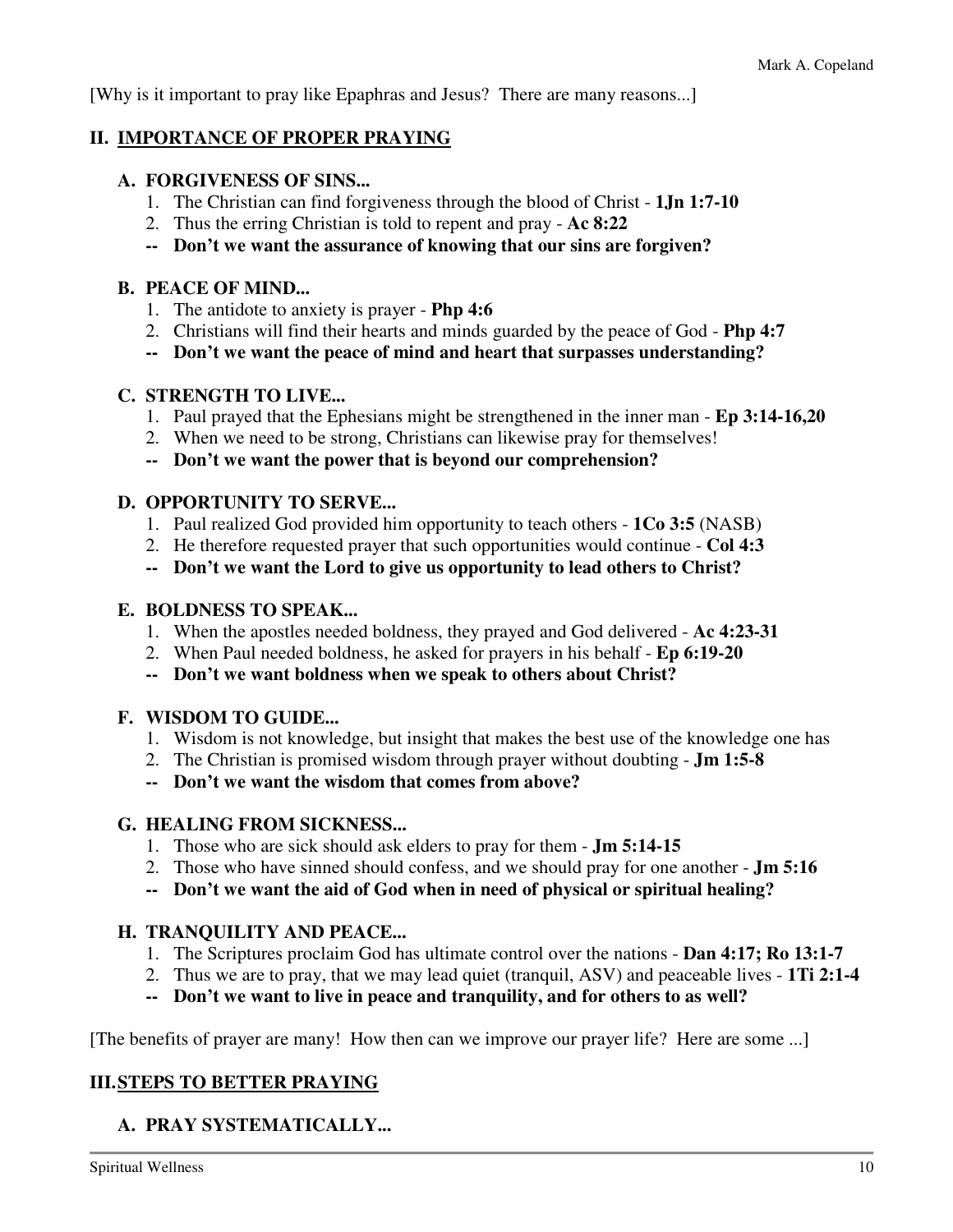- 1. Consider the practice of two great men of God **Psa 55:17; Dan 6:10**
- 2. They made it a habit to pray at set times during the day
	- a. It would not hurt to imitate them
	- b. For example: three times daily morning, noon, and evening
- **-- At the very least, make time each day to spend in prayer**

#### **B. PRAY SPONTANEOUSLY...**

- 1. Prayers should not be limited to set times
- 2. Paul and Silas prayed when faced with trying circumstances **Ac 16:25**
- 3. Nehemiah prayed silently on the spur of the moment **Neh 2:4-5**
- 4. The Israelites prayed to God in the heat of battle **1Ch 5:20**
- **-- We should pray whenever and however the occasion calls for it**

#### **C. PRAY SECRETLY...**

- 1. As Jesus taught by precept, in His sermon on the mount **Mt 6:5-6**
- 2. As Jesus taught by example, in finding solitary places to pray **Mk 1:35**
- **-- Not that public prayer is wrong, but secret prayer is strong!**

#### **D. PRAY SIMPLY...**

- 1. Many words are not necessary **Mt 6:7**
- 2. Our Father already knows our needs **Mt 6:8; Ro 8:26-27**
- 3. Jesus illustrated how simple prayer can be **Mt 6:9-13**
- **-- Prayer need not be long and complicated**

#### **E. PRAY STEADFASTLY...**

- 1. As taught by Jesus **Lk 11:5-10; 18:1-8**
- 2. As taught by Paul **Ro 12:12; Col 4:2**
- **-- Steadfastness in prayer was a major concern of Jesus and His apostles**

#### **F. PRAY WITH POSTURE...**

- 1. The Bible describes various praying postures e.g., **Lk 18:13; Ac 20:36**
- 2. While there is no official posture for prayer, posture reflects humility, reference
- **-- Prayer is a state of mind, which can be enhanced by bodily position**

#### **CONCLUSION**

- 1. Prayer is...
	- a. A wonderful privilege, a powerful privilege
	- b. A needed privilege, an often neglected privilege
- 2. Prayer ought to be practiced...
	- a. "always with all prayer and supplication..." **Ep 6:18**
	- b. "earnestly...being vigilant in it with thanksgiving" **Col 4:2**

Indeed, we should "pray without ceasing" (**1Th 5:17**). As an indicator of spiritual wellness, **"How Well Do You Pray?"**

Next in our **"Spiritual Wellness"** checkup, we shall ask **"How Well Do You Sing?"**...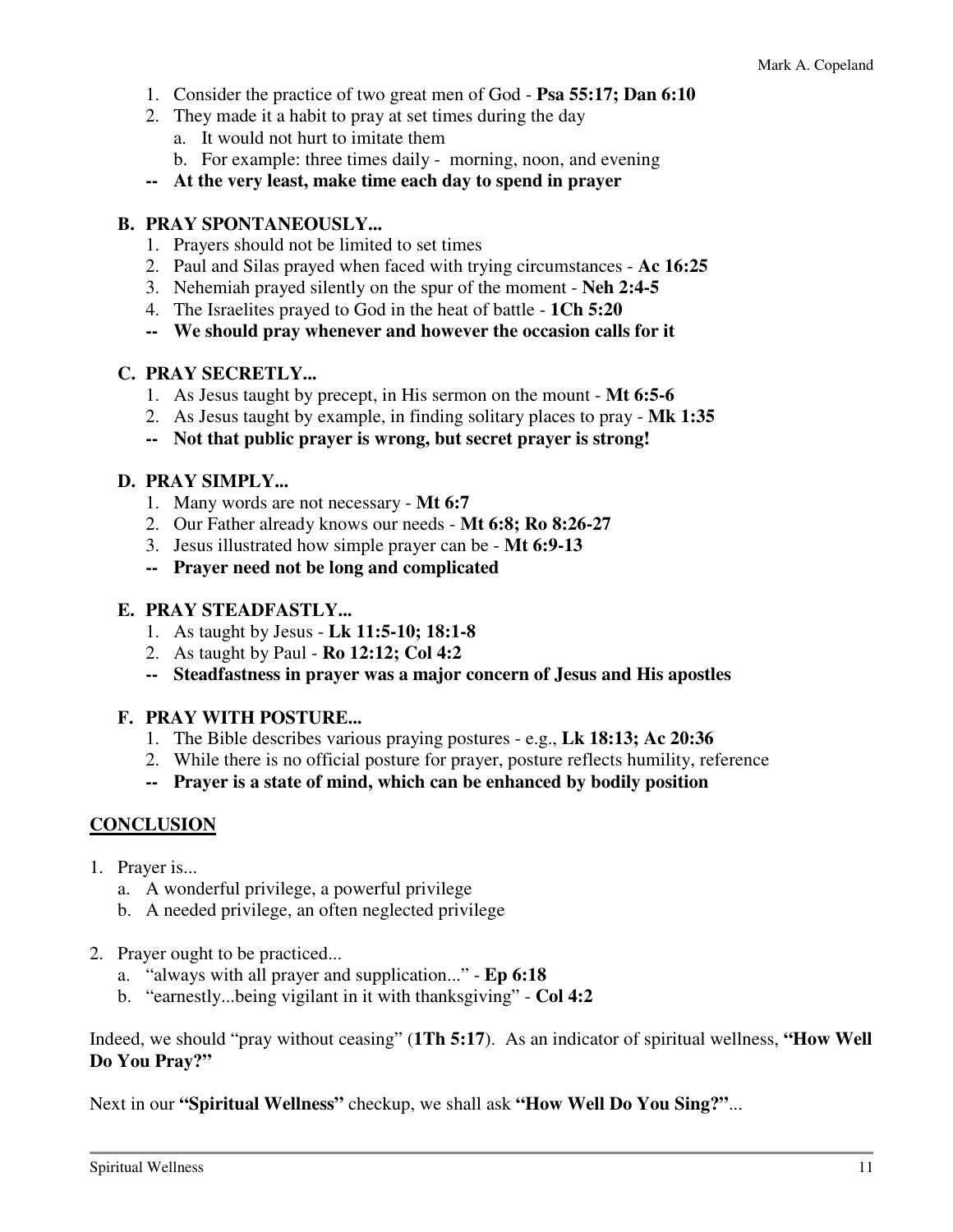# **Spiritual Wellness How Well Do You Sing?**

# **INTRODUCTION**

- 1. This is our fourth lesson in a series entitled **"Spiritual Wellness"**...
	- a. In which we examine our spiritual wellness in regards to serving God
	- b. Our spiritual checkup so far has included **hearing, reading,** and **praying**
	- c. It continues with checking our **singing**
- 2. Singing spiritual songs was something that Jesus did...
	- a. As foretold in the book of Psalms **Ps 22:22;** cf. **He 2:11-12**
	- b. As seen following the Last Supper **Mt 26:30**
- 3. Our **singing** can be an important indicator of spiritual well-being...
	- a. As an expression of our faith and joy in God
	- b. As a means to encourage one another in our service to God

[So let me ask, **"How Well Do You Sing?"** It should be apparent that there are...]

### **I. DIFFERENT TYPES OF SINGERS**

#### **A. THOSE WHO NEVER SING...**

- 1. I've seen a few Christians who never sing, even though they attend regularly
- 2. But this is a direct violation of Scripture cf. **Ep 5:19; Col 3:16; Jm 5:13**
- **-- Christians are commanded to sing, to not sing is not an option**

#### **B. THOSE WHO SING BEGRUDGINGLY...**

- 1. They may sing, but out of a sense of duty or obligation
- 2. Obligatory singing, as with giving, is not be pleasing to God cf. **2Co 9:7**
- **-- If we sing begrudgingly, we may as well not sing at all**

#### **C. THOSE WHO SING HALF-HEARTEDLY...**

- 1. Their mouths may sing, but their hearts are not in it
- 2. This type of worship Jesus described as hypocritical **Mt 15:7-8**
- **-- It is easy for us to fall into this kind of singing**

#### **D. THOSE WHO SING TO IMPRESS OTHERS...**

- 1. Perhaps because they have been blessed with talent or training
- 2. But like praying, singing to be praised by others does not please God cf. **Mt 6:5**
- **-- Talented or trained individuals should sing, but to please God, not man**

#### **E. THOSE WHO SING WITH MELODY AND GRACE IN THEIR HEARTS...**

- 1. To praise the Lord
	- a. As did the singers of Israel **Ps 95:1-3; 96:1-4**
	- b. As did those imprisoned for the name of Christ **Ac 16:25**
- 2. To edify others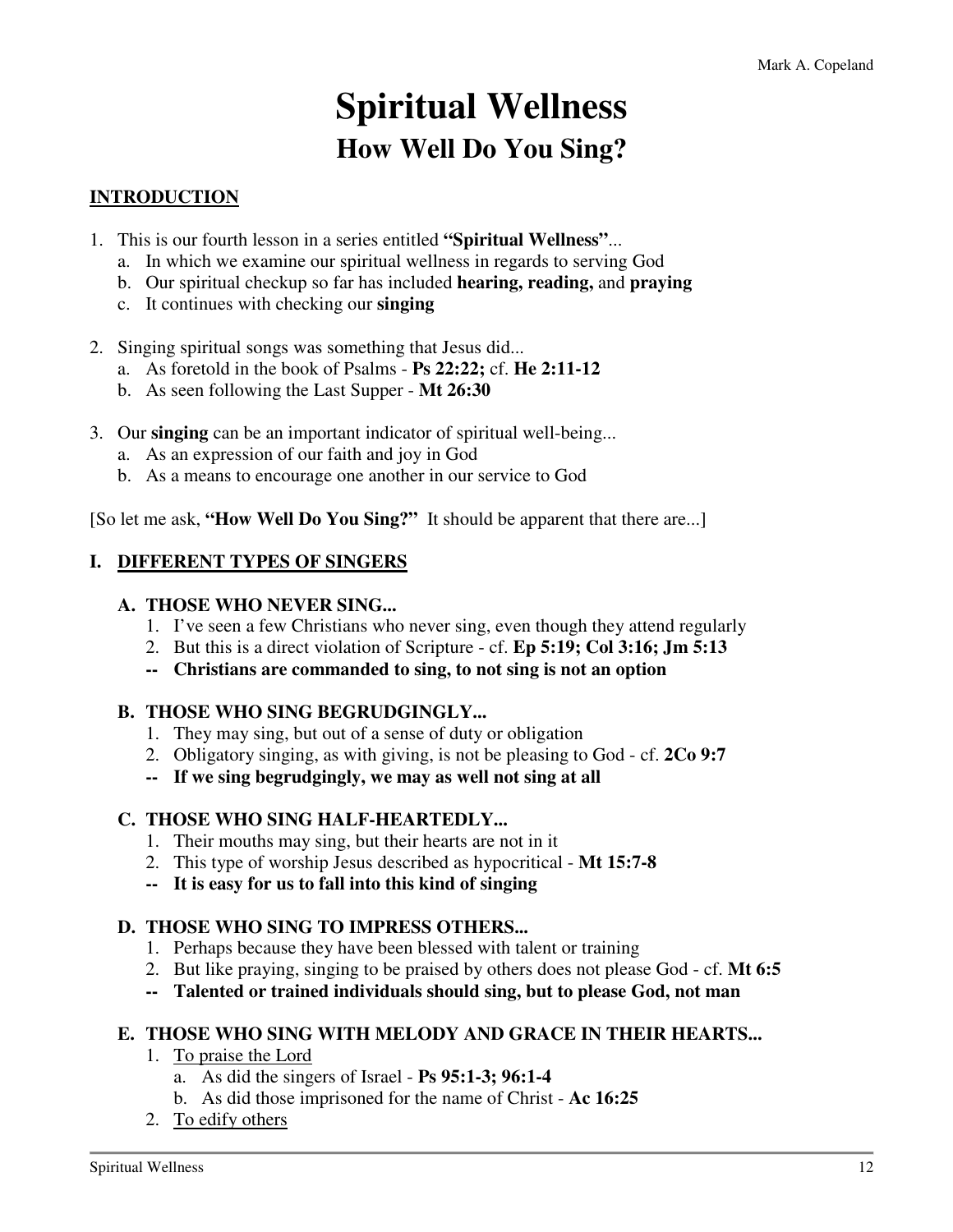- a. As Paul instructed the Ephesians **Ep 5:19**
- b. As he also instructed the Colossians **Col 3:16**

#### **-- These are the kind of singers we should aspire to become**

[Why aspire to become the singers God wants us to be? Consider these reasons...]

### **II. IMPORTANCE OF PROPER SINGING**

#### **A. TO AVOID SINNING...**

- 1. By refusing to sing, or doing so inappropriately
- 2. By making false promises with what proceeds from our mouths
- **-- We must sing, but it must be the right kind of singing!**

#### **B. TO OFFER ACCEPTABLE SACRIFICES...**

- 1. Singing praises is a spiritual sacrifice that we offer to God **He 13:15**
- 2. From Malachi we learn what God thinks of mediocre sacrifices **Mal 1:6-14**
- 3. **Note:** this is not to suggest that poor singing due to lack of talent or aging voices is not acceptable, for the kind of singing that pleases God comes from the heart (see below)
- **-- We must consider whether our spiritual sacrifices please God**

#### **C. TO ENCOURAGE OTHERS...**

- 1. We speak not only to God in song, but to one another **Ep 5:19**
- 2. We teach and admonish one another in our songs **Col 3:16**
- **-- We must consider whether our singing affects others in a positive way**

#### **D. TO BE RICHLY BLESSED...**

- 1. Singing can be a way of making "melody in your heart" **Ep 5:19**
- 2. Singing can be a way of letting "the word of Christ dwell in you richly" **Col 3:16**
- **-- Singing can be a major source for our spiritual happiness and well-being**

[Indeed, singing is a three dimensional activity: **upward** (praising God), **outward** (encouraging others), and **inward** (edifying self). That we might truly benefit from singing, here are a few...]

#### **III. STEPS TO BETTER SINGING**

#### **A. INVOLVE YOUR MIND...**

- 1. We should sing with understanding cf. **1Co 14:15**
- 2. It is the words, not the music, that should be our primary focus of our singing
- 3. We must be careful that our enjoyment of singing is not like how many enjoy their popular music (i.e., liking the music without necessarily understanding the words)
- **-- Give careful attention to the words**

#### **B. INVOLVE YOUR HEART...**

- 1. When we sing, we must do so...
	- a. "with grace in your hearts" **Col 3:16**
	- b. "making melody in your heart" **Ep 5:19**
- 2. This assumes that we involve our 'heart strings' (emotions) as we sing!
- 3. To sing without emotion is hypocritical, and condemned by Jesus! **Mt 15:7-8**
- **-- Put your heart into your singing**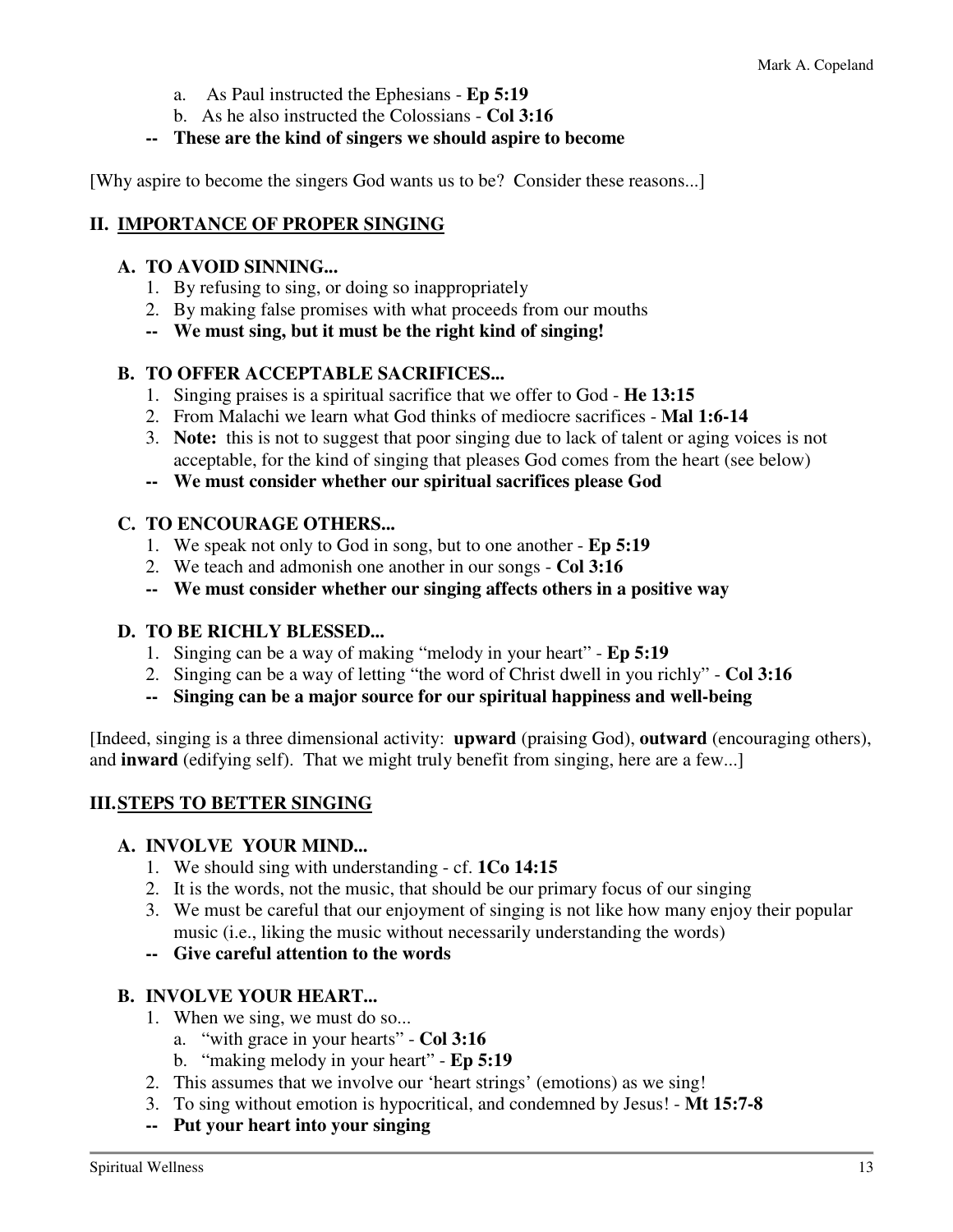# **C. INVOLVE YOUR VOICE...**

- 1. Not to be too obvious, but singing involves our mouths and lips **Psa 63:5; 71:23**
- 2. Sing out as you are able (age, allergies, etc., may hinder, but do one's best)
- 3. Enunciate your words (aids comprehension by self and others)
- **-- Does not God (and brethren) deserve the best our voices have to offer?**

# **D. SIT NEAR THOSE WHO LOVE TO SING...**

- 1. Sitting alone or spread out discourages many from singing as they might otherwise
- 2. We are more uplifted, edify others better, by sitting together and closer to the song leader
- **-- One of the first steps to enjoy singing is to sit with others who love to sing!**

# **E. UTILIZE OPPORTUNITIES TO LEARN TO SING...**

- 1. Singing is more enjoyable when we are able to read musical notes, sing different parts
- 2. Churches often provide singing classes, special song services
- 3. Indeed, every opportunity to sing is an opportunity to learn
- **-- Take advantage of any opportunity to improve your ability to sing**

# **F. EXPAND THE SPHERE OF YOUR SINGING...**

- 1. Is your singing limited just to the public assemblies, on the first day of the week?
- 2. Singing, like prayer, ought to be spontaneous, arising whenever the circumstances call for it - cf. **Ac 16:25; Ps 34:1-3**
- 3. Take advantage of special opportunities to sing, such as monthly and annual singings
- 4. As a spiritual exercise, it should be done in private devotions as well as in public worship a. Sing while you work, travel, or alone in your private meditations
	- b. Make use of hymns on tapes or CDs when traveling or meditating
- **-- Increase your opportunities to sing at other times with others, and when alone**

# **CONCLUSION**

- 1. David, "a man after God's own heart", loved to sing...
	- a. "I will sing to the LORD, because He has dealt bountifully with me." **Ps 13:6**
	- b. "I will praise You, O Lord, among the peoples; I will sing to You among the nations." **Ps 57:9**
	- c. "I will sing to the LORD as long as I live; I will sing praise to my God while I have my being." - **Ps 104:33**
- 2. He called upon others to sing praises both in public and in private...
	- a. "Praise the LORD! Sing to the LORD a new song, And His praise in the assembly of saints." - **Ps 149:1**
	- b. "Let the saints be joyful in glory; Let them sing aloud on their beds." **Ps 149:5**

Dare we, as followers of the "Son of David" (Jesus), love to sing praises to God and spiritual songs to one another any less?

How well we sing (not musically per se, but spiritually speaking) can be a powerful indicator of our spiritual well-being.

Next in our **"Spiritual Wellness"** checkup, we shall ask **"How Well Do You Talk?"**...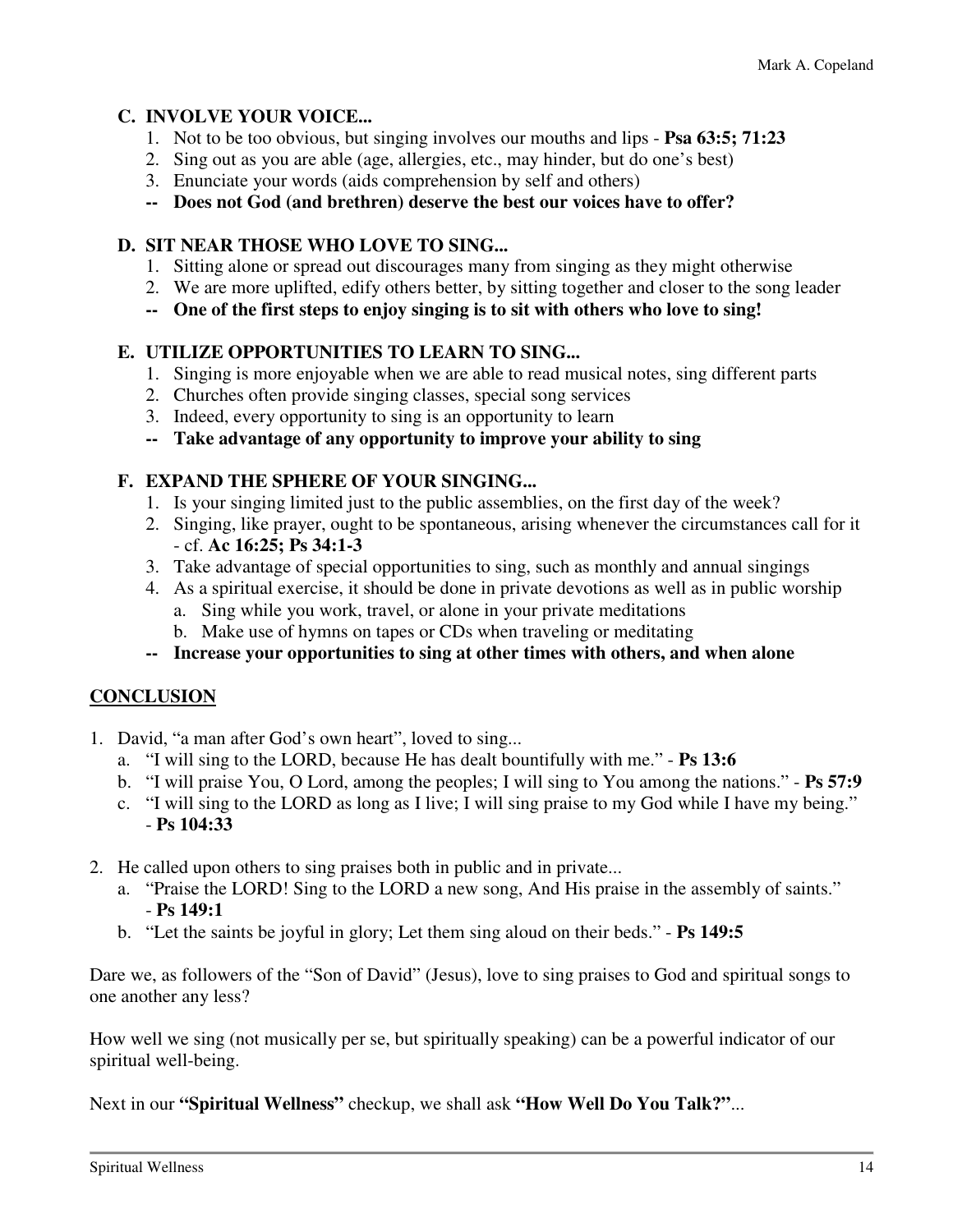# **Spiritual Wellness How Well Do You Talk?**

# **INTRODUCTION**

- 1. Now for lesson five in this series entitled **"Spiritual Wellness"**...
	- a. In which we examine our spiritual wellness in regards to serving God
	- b. A checkup which has included **hearing, reading, praying,** and **singing**
	- c. Now we shall talk about our **talking**
- 2. Jesus said we should take our speech seriously...
	- a. We shall give an account for every idle word in the day of judgment **Mt 12:36**
	- b. We will be justified or condemned by our very words **Mt 12:37**
- 3. Sobering thoughts, yes? For this reason...
	- a. We ought to give careful thought concerning the words we use
	- b. It is imperative that our speech be in keeping with God's standards

[So let me ask, **"How Well Do You Talk?"** There are certainly many....]

#### **I. DIFFERENT TYPES OF TALKERS**

#### **A. THE IRREVERENT...**

- 1. Who use the Lord's name in vain **Exo 20:7**
- 2. That is, without an attitude of sincere respect
- 3. One can be guilty of this in two ways:
	- a. Using the Lord's name in swearing or cursing
	- b. Using vain repetitions of His name carelessly
	- c. Applies also to the name of Jesus, for His name is to be held in honor **Php 2:9-11**
- **-- Common in everyday speech, especially in entertainment**

#### **B. THE EVIL...**

- 1. Speaking words that are evil **1Pe 3:10**
	- a. Lying words **Pr 6:19**
	- b. Deceitful words **Ro 16:18**
	- c. Filthy words **Ep 5:4**
- 2. Speaking evil of others **1Co 6:9-10** (revilers)
	- a. Those in authority **Exo 22:28; Jude 8**
	- b. Those around us **Mt 5:21-22**
- **-- Common in everyday speech, especially in business and politics**

#### **C. THE CARELESS...**

- 1. The overuse of words
	- a. Speaking too often **Jm 1:26; Pr 10:19**
	- b. Speaking too hastily **Pr 29:20;** cf. **Jm 1:19**
- 2. The misuse of words
	- a. Flattery **Ps 12:1-4;** cf. **Ro 16:18**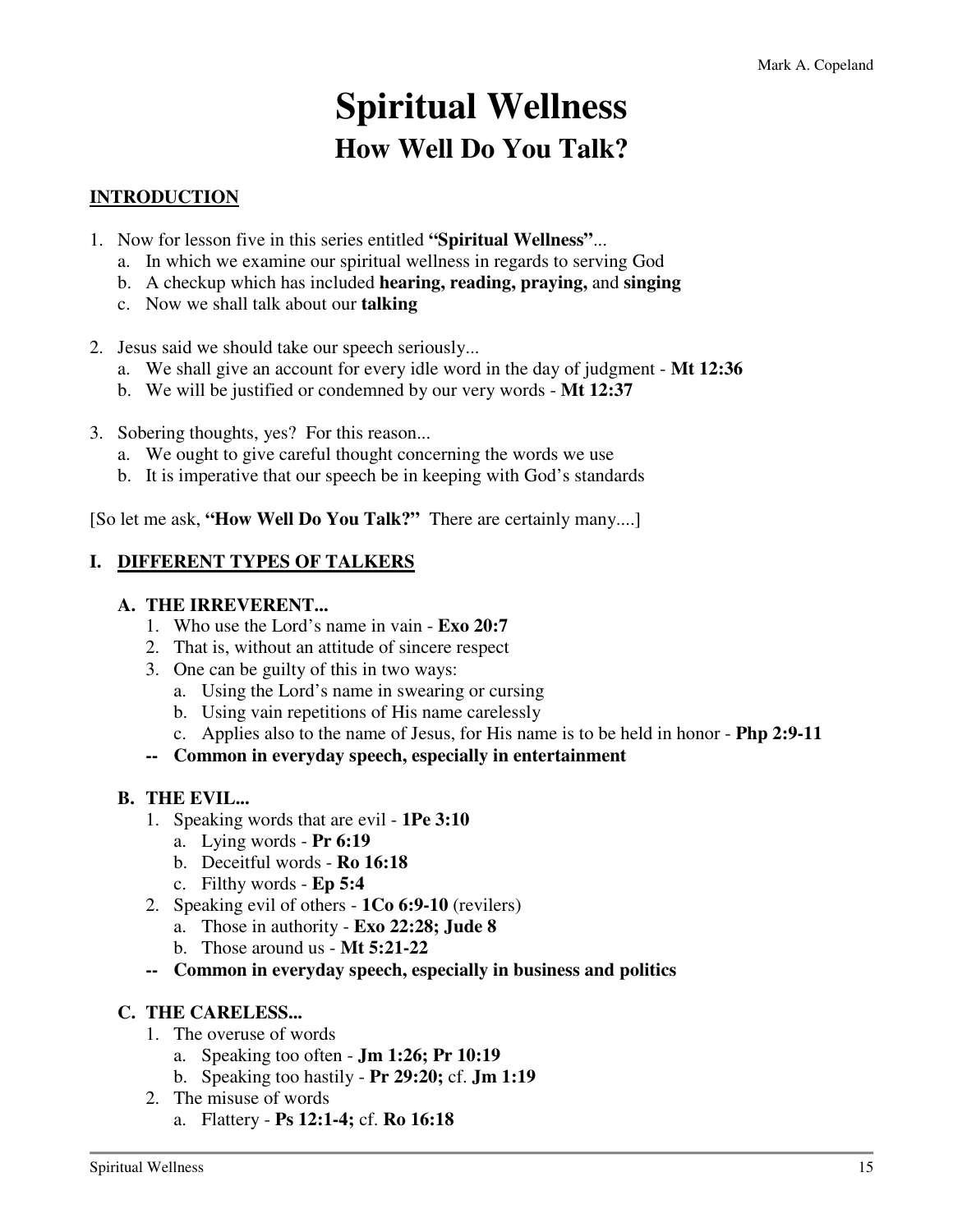- b. Rash oaths **Mt 5:33-37; Jm 5:12**
- c. Unwholesome words **Ep 4:29**
- 3. Including euphemisms
	- a. An inoffensive expression substituted for one considered offensive
	- b. Some examples (darn, shoot, gosh, gee)
	- c. What is wrong with such expressions?
		- 1) They mean the same thing as the more offensive words
		- 2) It is the same wrongful emotions behind the euphemism or its equivalent
		- 3) They reflect an attitude contrary to the spirit of Christian conduct cf. **Ep 4:31-32**

### **-- Common in everyday speech, even among many Christians**

# **E. THE GRACIOUS...**

- 1. Whose speech leads to edification
	- a. That which encourages and builds up **Ep 4:29**
	- b. That which extends grace to others cf. **Col 4:6**
- 2. Whose speech expresses thankfulness
	- a. Which is fitting saints **Ep 5:3-4**
	- b. An attitude of gratitude befits saints **Col 1:12; 2:7; 3:15,17; 4:2**
	- c. Not befitting saints is complaining **Php 2:14**
- **-- Uncommon in everyday speech, but should be common among Christians!**

[Why aspire to become the gracious talkers God wants us to be? Besides being judged by our words in the day of judgment (**Mt 12:36-37**), consider some more reasons for the...]

# **II. IMPORTANCE OF PROPER TALKING**

# **A. WORDS REVEAL OUR HEARTS...**

- 1. Out of the abundance of the heart, the mouth speaks **Mt 12:34**
- 2. Speech reveals the sort of treasure stored in our heart **Mt 12:35**
- **-- Have you considered what your words reveal about you?**

# **B. WORDS OFTEN HURT OTHERS...**

- 1. Lying and flattery can be destructive **Pr 26:28**
- 2. Gossip creates strife, destroys friendships **Pr 16:27-28; 17:9**
- 3. Neighborly relations can be destroyed **Pr 11:9**
- 4. The tongue can indeed be a destructive fire and a powerful poison **Jm 3:5-8**
- **-- Contra the childhood ditty, "Sticks and stones...", words can hurt!**

# **C. WORDS CAN BLESS OTHERS....**

- 1. By cooling down heated conversations **Pr 15:1**
- 2. By comforting the anxious **Pr 12:25; 16:24**
- 3. By delighting those who hear **Pr 15:4,23; 25:11**
- 3. By offering grace to the hearers **Ep 4:29; Col 4:6**
- **-- Do our words impart grace to the hearers?**

[The potential for much harm but also much good should encourage us to take our speech seriously. With that in mind, here are some...

# **III. STEPS TO BETTER TALKING**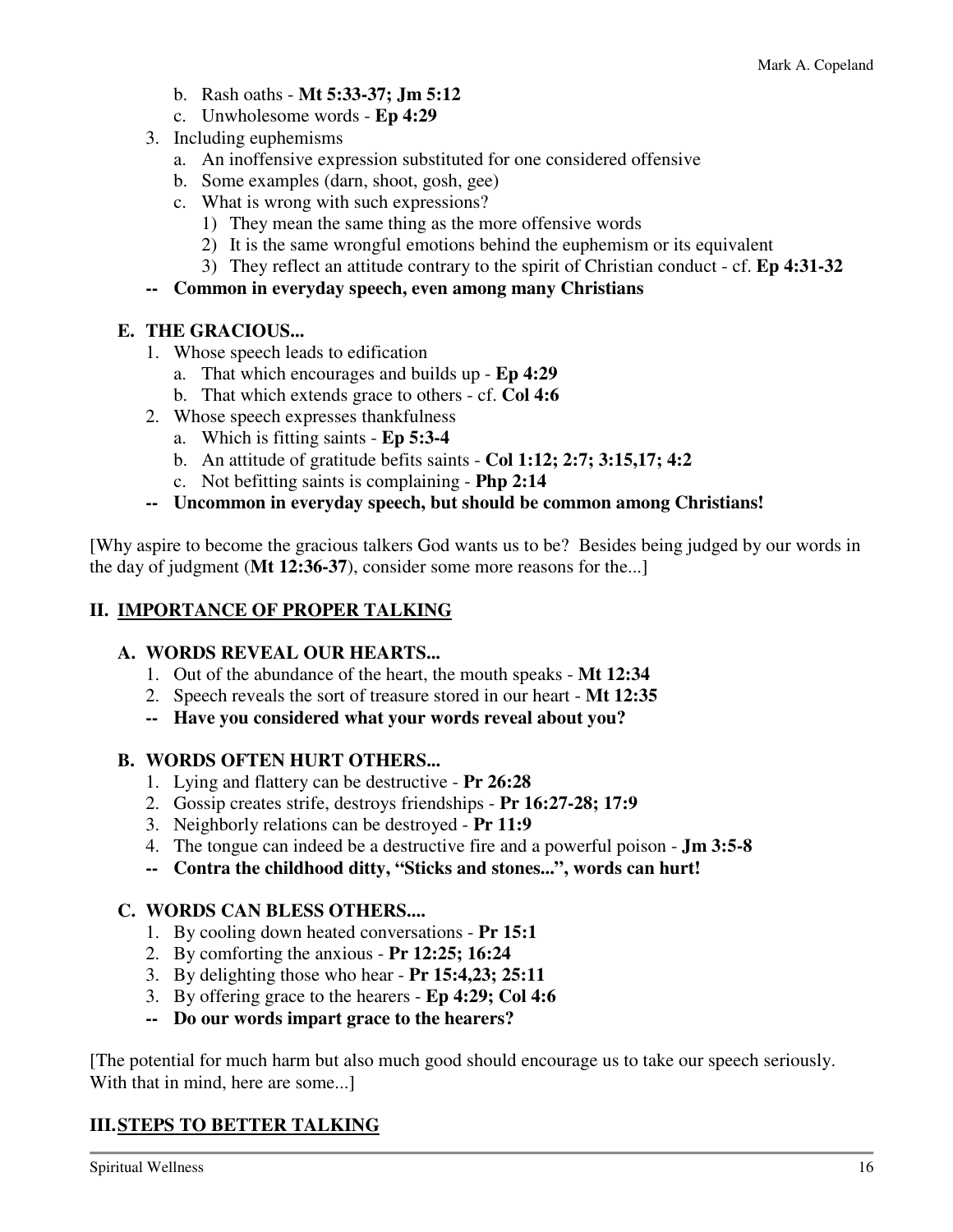### **A. GUARD YOUR HEART...**

- 1. "For out of the abundance of the heart the mouth speaks." **Mt 12:34-35**
- 2. "Keep your heart with all diligence, For out of it spring the issues of life." **Pr 4:23**
- 3. "The heart of the wise teaches his mouth, and adds learning to his lips." **Pr 16:23**
- 4. As often said today, "Garbage in, garbage out."

### **-- Be careful what you allow into your heart and mind**

### **B. GUARD YOUR LIPS...**

- 1. "He who guards his mouth preserves his life, but he who opens wide his lips shall have destruction." - **Pr 13:3**
- 2. "Whoever guards his mouth and tongue keeps his soul from troubles." **Pr 21:23**
- 3. "Let no corrupt word proceed out of your mouth..." **Ep 4:29**
- **-- Be careful what you allow to come out of your mouth**

### **C. THINK BEFORE YOU SPEAK...**

- 1. "The heart of the righteous studies how to answer, but the mouth of the wicked pours forth evil." - **Pr 15:28**
- 2. "Think twice before you speak, because your words and influence will plant the seed of either success or failure in the mind of another." - **Napoleon Hill**
- 3. "Think before you speak. You might need to remember what you said." **Rain Bojangles**
- **-- Give thought as to the consequences of what you say before you say it**

# **D. PRAY ABOUT YOUR SPEECH...**

- 1. "Set a guard, O LORD, over my mouth; keep watch over the door of my lips." **Ps 141:3**
- 2. "Let the words of my mouth and the meditation of my heart be acceptable in Your sight, O LORD, my strength and my Redeemer." - **Ps 19:14**
- **-- Pray that the Lord help you to speak with grace and kindness to others**

# **CONCLUSION**

- 1. We should never forget the power of speech...
	- a. To hurt others, to hurt ourselves
	- b. To bless others, to bring glory to God
- 2. As we examine our spiritual well-being...
	- a. Let us not only give attention to how well we **hear, read, pray,** and **sing**
	- b. But let us also give prayerful attention to how well we **talk**

May the prayer of David be our own...

# *Let the words of my mouth and the meditation of my heart Be acceptable in Your sight, O LORD, my strength and my Redeemer. - Psalms 19:14*

Next in our **"Spiritual Wellness"** checkup, we shall ask **"How Well Do You Give?"**...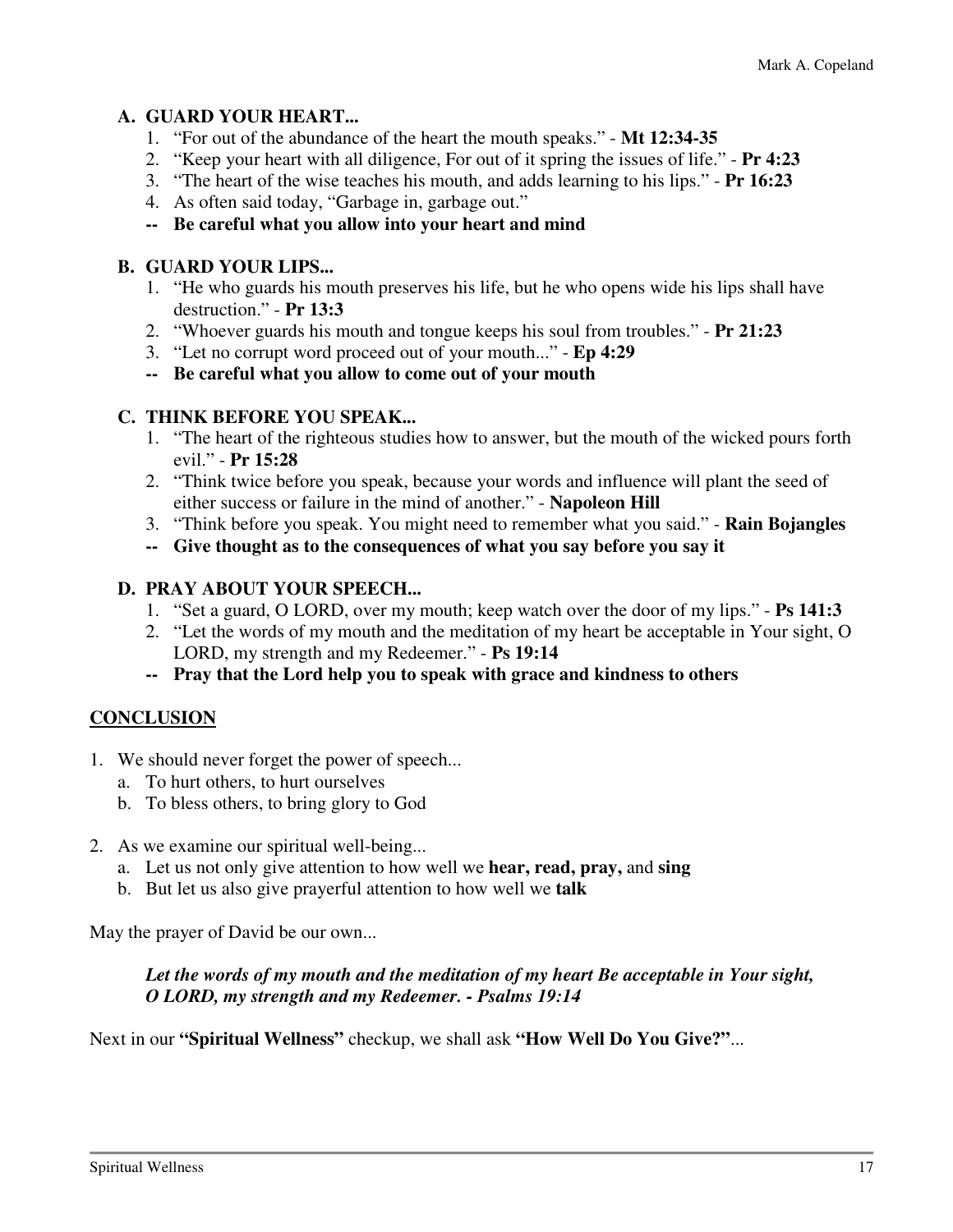# **Spiritual Wellness How Well Do You Give?**

# **INTRODUCTION**

- 1. In this series entitled **"Spiritual Wellness"**...
	- a. We are examining our spiritual wellness in regards to serving God
	- b. A checkup which has included **hearing, reading, praying, singing** and **talking**
	- c. Now we shall examine the matter of **giving**
- 2. Jesus often taught on the subject of giving...
	- a. In the course of a sermon e.g., **Lk 6:38**
	- b. When the occasion called for it e.g., **Lk 21:1-4**

[He spoke of the blessedness of giving (**Ac 20:35**). That we might experience such blessedness, let us raise the question, **"How Well Do You Give?"** There are certainly...]

#### **I. DIFFERENT TYPES OF GIVERS**

#### **A. THOSE WHO GIVE RARELY...**

- 1. Because of greed and covetousness
- 2. Who hurt themselves by their stinginess **Pr 14:21; 19:17**
- **-- Selfish in not giving, but hurting self by not giving**

#### **B. THOSE WHO GIVE BEGRUDGINGLY...**

- 1. Only out of a sense of obligation or duty
- 2. If done begrudgingly, it matters not how much one gives **2Co 9:7**
- **-- Such giving may benefit others, but it does not benefit oneself**

#### **C. THOSE WHO GIVE GRACIOUSLY...**

- 1. Sacrificially **2Co 8:1-3**
- 2. Joyfully **2Co 8:2**
- 3. Freely **2Co 8:3**
- 4. Persistently **2Co 8:4**
- 5. Who first give themselves to the Lord **2Co 8:5**
- **-- Such giving is indicative of God's grace at work in both giver and recipient**

[As we consider the different types of givers, we can appreciate...]

#### **II. IMPORTANCE OF PROPER GIVING**

#### **A. GOD BLESSES THE GIVER...**

- 1. It is more blessed to give than to receive **Ac 20:35**
- 2. The Lord blesses those who give **Ps 41:1-3; Pr 19:17**
- 3. The grace of God is at work in those who give **2Co 8:1-2,6-7; 9:8,14**
- **-- Giving blesses the giver more than the recipient!**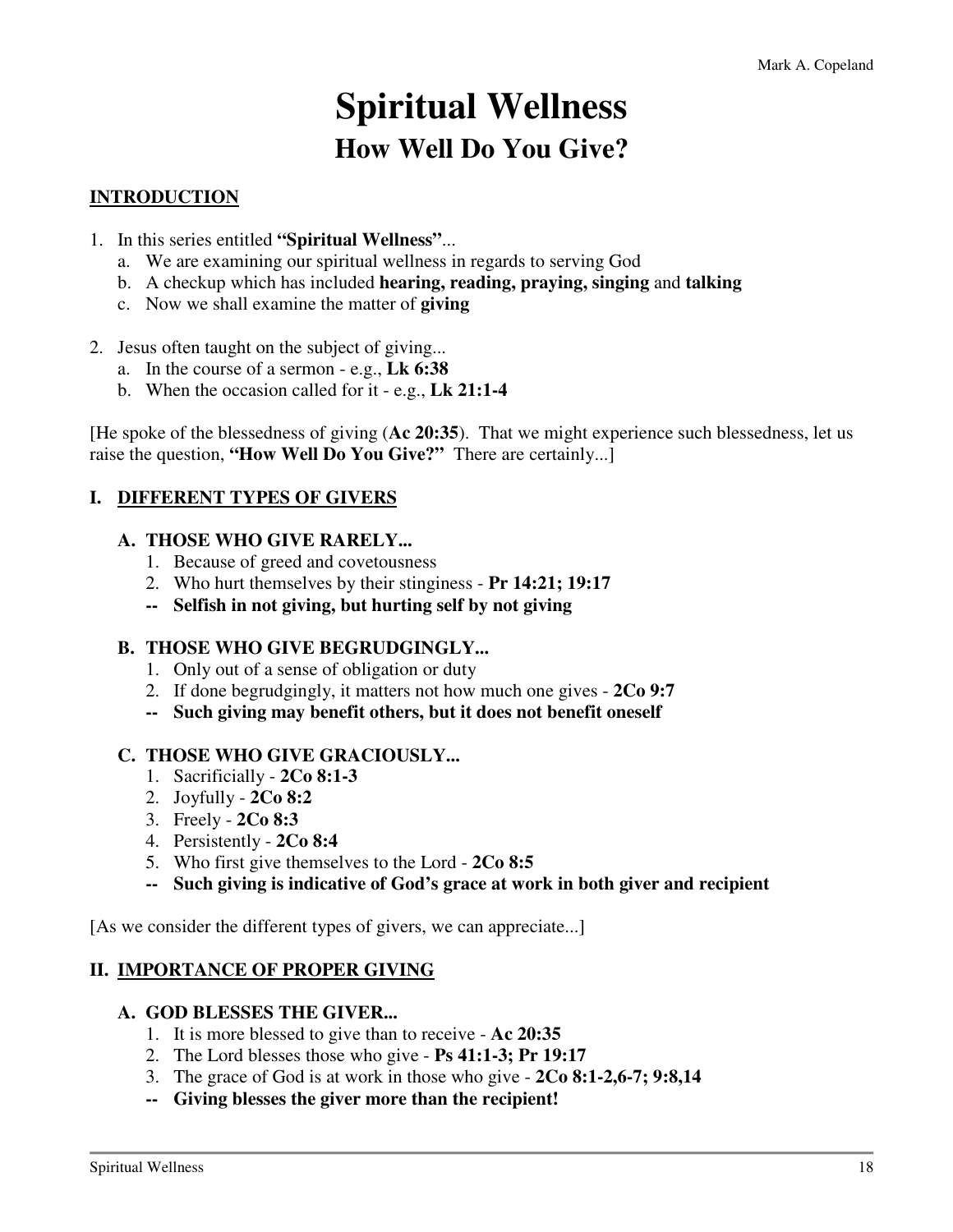### **B. GOD LOVES A CHEERFUL GIVER...**

- 1. As Paul reminded the Corinthians **2Co 9:7**
- 2. A cheerful giver therefore need not worry **Mt 6:30-33**
- 3. For God watches over those whom He loves cf. **Lk 12:6-7**
- **-- Giving cheerfully makes one a recipient of God's care and love!**

#### **C. GOD PROVIDES SEED FOR THE SOWER...**

- 1. Those who sow bountifully will reap bountifully **2Co 9:6**
- 2. Not for personal consumption **2Co 9:8-9**
	- a. But to have 'all sufficiency in all things'
	- b. But to have 'an abundance for every good work'
	- c. As confirmed by a quote from Psalms cf. **Ps 112:5-9**
- 3. To multiply the seed for even more good **2Co 9:10-11a**
	- a. To 'increase the fruits of your righteousness'
	- b. To be 'enriched for all liberality'
- **-- Giving liberally will be blessed to give even more liberally!**

#### **D. GOD IS PRAISED BY GIVING...**

- 1. Thanksgiving is offered by those whose needs are supplied **2Co 9:11-12**
- 2. Glory is given to God for His grace in the lives of the givers **2Co 9:13-15**
- **-- Giving liberally leads to God being praised liberally!**

#### **E. BROTHERLY LOVE IS INCREASED BY GIVING...**

- 1. By brethren who witness God's grace in the givers **2Co 9:14**
- 2. Causing them to love and long for their brethren e.g., **Php 1:3-8**
- **-- Giving liberally strengthens the bonds of brotherly love!**

[We certainly have good reasons to give, and examples like the Macedonians inspiring us to give. Finally, some quick thoughts on...]

#### **III. BECOMING BETTER GIVERS**

#### **A. THERE ARE DIFFERENT WAYS TO GIVE...**

- 1. Giving is not limited to money
- 2. God may empower us to give in other ways **1Pe 4:10-11**
	- a. Our talents to teach or serve
	- b. Our time can be a great gift
- 3. Whatever our abilities and opportunities...
	- a. We are stewards of the manifold grace of God
	- b. We should minister our gifts to one another
	- c. We should do so with the ability God supplies
- **-- However you give, let it truly reflect God's grace in you!**

#### **B. PLANNED GIVING LEADS TO CHEERFUL GIVING...**

- 1. Purposeful giving is the key to giving cheerfully cf. **2Co 9:7**
- 2. One is less likely to give 'grudgingly or of necessity'
	- a. Because they have already set aside what they want to give
	- b. They are not caught off guard when someone asks them to give
- 3. This is how Paul instructed the Corinthians in their giving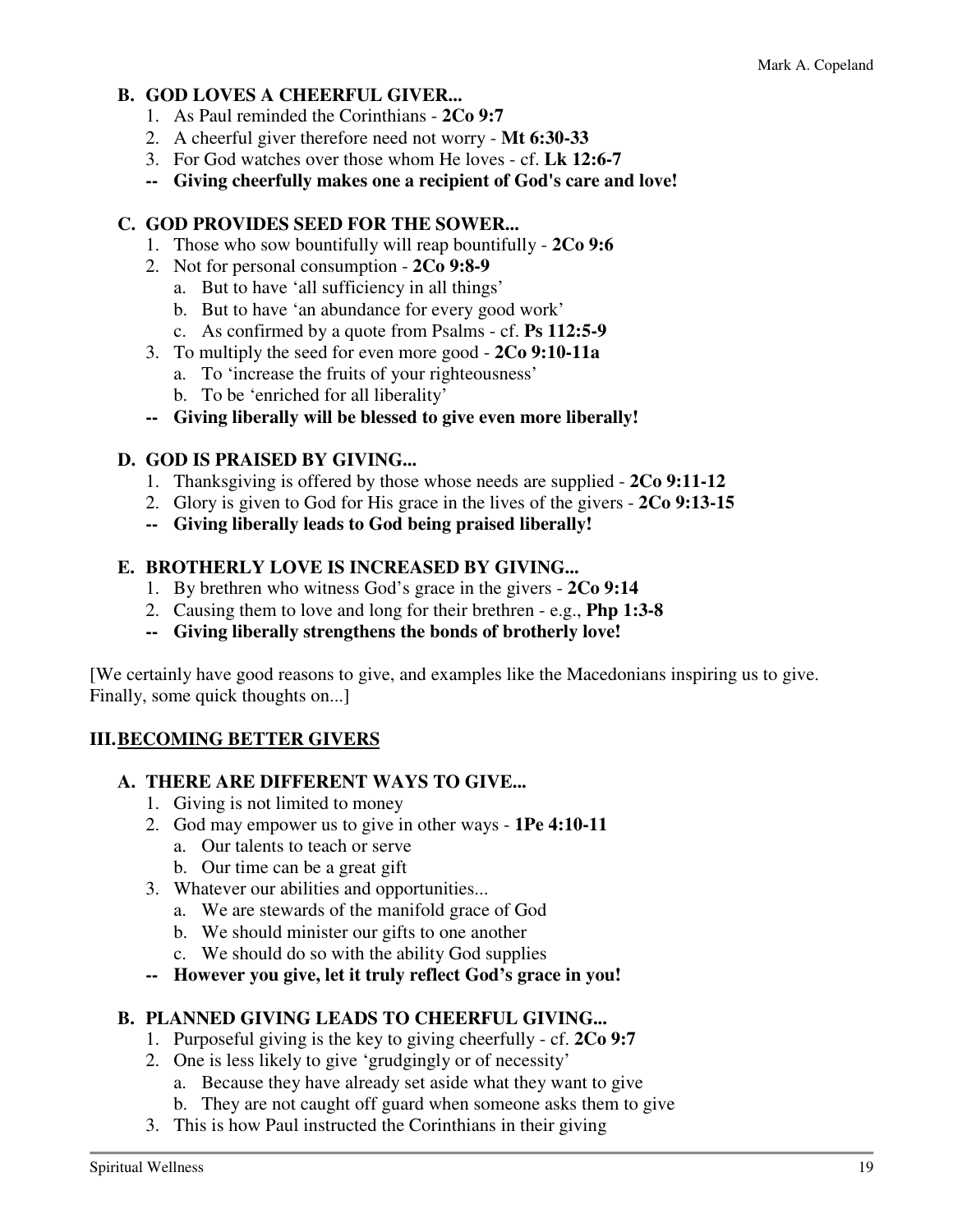- a. To lay by in store on the first day of the week cf. **1Co 16:1-4**
- b. To prepare their gift beforehand, so the resources were ready cf. **2Co 9:5**
- 4. An early Christian apologist wrote of how slaves were able to give cheerfully through purposeful planning: "And if there is any that is a slave or a poor man, they fast two or three days and what they were going to set before themselves they send to them (Christians in prison), considering themselves to give good cheer even as they were called to give good cheer." - **Aristides, Apology 15**
- **-- So plan your giving if you wish to give cheerfully!**

#### **C. SUGGESTIONS FOR GIVING...**

- 1. Plan your giving to help the needy
	- a. We saw where Paul instructed planned giving to produce cheerful giving
	- b. As you prosper, set so much aside for individual benevolence
	- c. Start a separate account into which you put aside a certain amount each pay period
	- d. Or send that amount to some charitable organization
- 2. Plan the use of your talents and time
	- a. Don't wait till someone asks you for help on the spur of the moment
	- b. Look at your schedule, and budget your time to offer your abilities (e.g., teaching)
- 3. Give to be seen of God, not man **Mt 6:1-4**
	- a. Like prayer and fasting, giving should be done to please God, not man
	- b. Through planned, frequent giving, it soon becomes second nature to which we give little thought
- **-- It is much easier and more blessed to give when you plan to give!**

#### **CONCLUSION**

- 1. Giving can be an expression of true spirituality...
	- a. As seen in the case of the Macedonians **2Co 8:1**
	- b. As seen in the example of Jesus Himself **2Co 8:9**
- 2. As we give of our money, our time, our talents...
	- a. Let us be careful that we be **gracious** givers
	- b. Motivated by the **grace** of God in our lives

So that however we give, we might be able to say as did the apostle Paul:

*...by the grace of God I am what I am, and His grace toward me was not in vain; but I labored more abundantly than they all, yet not I, but the grace of God which was with me.* 

*- 1Co 15:10* 

Next in our **"Spiritual Wellness"** checkup, we shall ask **"How Well Do You Love?"**...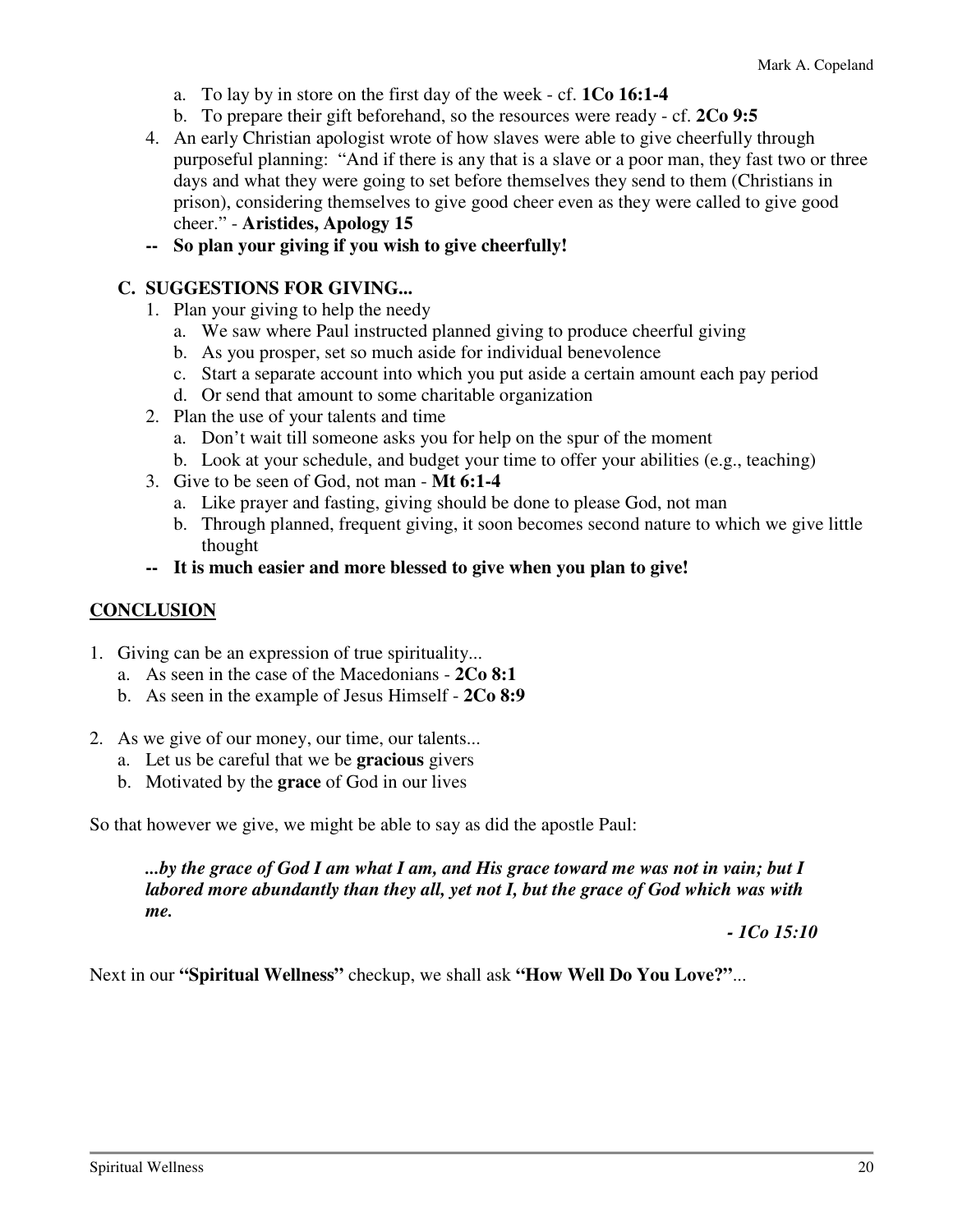# **Spiritual Wellness How Well Do You Love?**

# **INTRODUCTION**

- 1. We have been examining our spiritual wellness in regards to serving God....
	- b. Our checkup has included **hearing, reading, praying, singing, talking,** and **giving**
	- c. Now we shall examine the matter of **loving**
- 2. Jesus spoke of love in mentioning the two greatest commandments of the Law...
	- a. The love of God **Mt 22:34-38**
	- b. The love of neighbor **Mt 22:39-40**

[He taught many other things related to love. So let us ask, **"How Well Do You Love?"** There are certainly...]

### **I. DIFFERENT KINDS OF LOVERS**

#### **A. THOSE WHO ARE LOVED FIRST...**

- 1. People who love, but only in response to love shown toward them
- 2. They are willing to love, but others must take the initiative
- **-- Many base their relationships on this kind of love**

#### **B. THOSE WHO ARE LOVED IN RETURN...**

- 1. Some may take the initiative, but continue their love only when reciprocated
- 2. Jesus observed this kind of love among sinners **Lk 6:32**
- **-- Many only show love if it is a two-way street**

#### **C. THOSE WHO LOVE REGARDLESS...**

- 1. Who take the initiative, and persist even when not reciprocated
- 2. Jesus commanded this kind of love **Lk 6:35**
- **-- Rare among men, but required of Jesus' disciples!**

[Why would Jesus demand that we love others regardless, even those who are our enemies...?]

#### **II. IMPORTANCE OF PROPER LOVING**

#### **A. THE GREATEST OF COMMANDMENTS...**

- 1. As we saw earlier, the two greatest commands of the Law **Mt 22:34-40**
- 2. As Paul wrote often, loving your neighbor fulfills the Law **Ro 13:8-10; Ga 5:14**
- 3. As James described it, it is the "royal law" **Jm 2:8**

 **-- Nothing surpasses love when it comes to obeying God!** 

#### **B. THE MARK OF TRUE SPIRITUALITY...**

- 1. That we have passed from death to life **1Jn 3:14**
- 2. That we are born of God **1Jn 4:7-8**
- 3. That we are the disciples of Christ **Jn 13:34-35**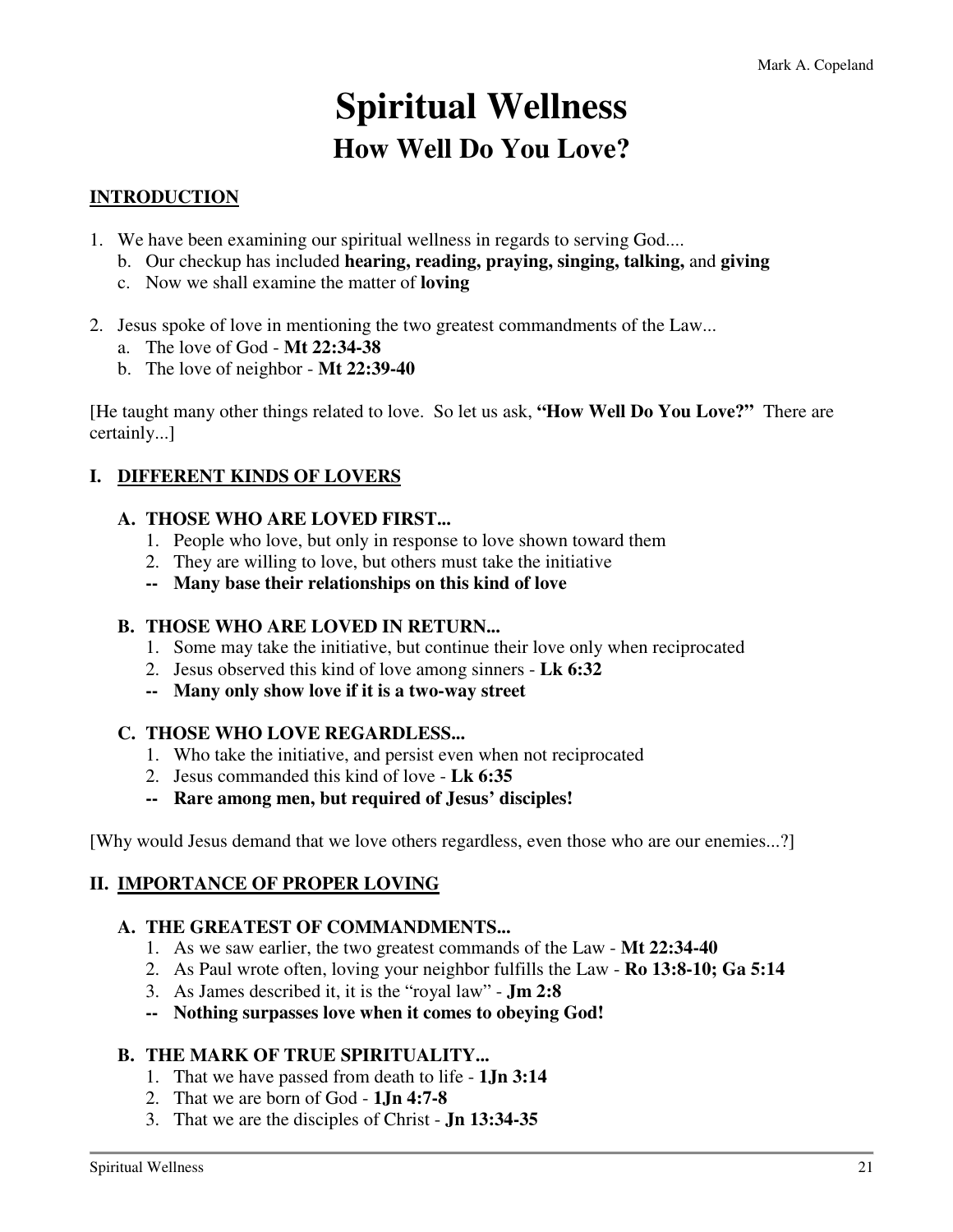**-- Nothing surpasses love when it comes to true spirituality!** 

#### **C. THE GLUE OF RELATIONSHIPS...**

- 1. Friendships depend on love **1Sa 18:1**
- 2. Families depend on love **Ep 5:25,28; Tit 2:4**
- 3. Churches depend on love **Php 2:1-2; Col 3:14**
- **-- Nothing surpasses love when it comes to binding people together!**

[Since the right kind of love is so important in our relationship with God and others, how can we excel in this virtue...?]

#### **III. BECOMING BETTER LOVERS**

#### **A. LET GOD TEACH YOU...**

- 1. Just as the Thessalonians were taught of God **1Th 4:9-10**
- 2. God loves by giving that which is most precious to Him **Jn 3:16**
- 3. God loves before He is loved **1Jn 4:9-10; Ro 5:8,10**
- **-- Let the Father be our role model when it comes to love**

#### **B. LET JESUS TEACH YOU...**

- 1. Jesus would have us love one another as He loved us **Jn 13:34**
- 2. He certainly demonstrated the full measure of love **Jn 15:13; 1Jn 3:16**
- 3. Paul encourages us to emulate Christ's love **Ep 5:1-2,25**
- **-- Let the Son be our mentor when it comes to love**

#### **C. LET THE HOLY SPIRIT TEACH YOU...**

- 1. Who through Paul taught the necessity of love **1Co 13:1-3**
- 2. Who taught the meaning of love **1Co 13:4-8**
- 3. Who taught the permanency of love **1Co 13:9-12**
- 4. Who taught the preeminence of love **1Co 13:13**
- **-- Let the Holy Spirit be our instructor when it comes to love**

#### **CONCLUSION**

- 1. Who can deny the importance of **love** to our spiritual well-being...?
	- a. It is evidence of **spiritual regeneration**
	- b. It is necessary to **spiritual happiness**
- 2. Let us therefore make sure that our love...
	- a. Is not carnal, self-centered
	- b. But is spiritual, God-centered and other-centered

The best way we can ensure this is true in our lives, is to love as Christ loved us:

*Therefore be imitators of God as dear children. And walk in love, as Christ also has loved us and given Himself for us, an offering and a sacrifice to God for a sweetsmelling aroma. - Ep 5:1-2* 

Finally in our **"Spiritual Wellness"** checkup, we shall ask **"How Well Do You Hope?"**...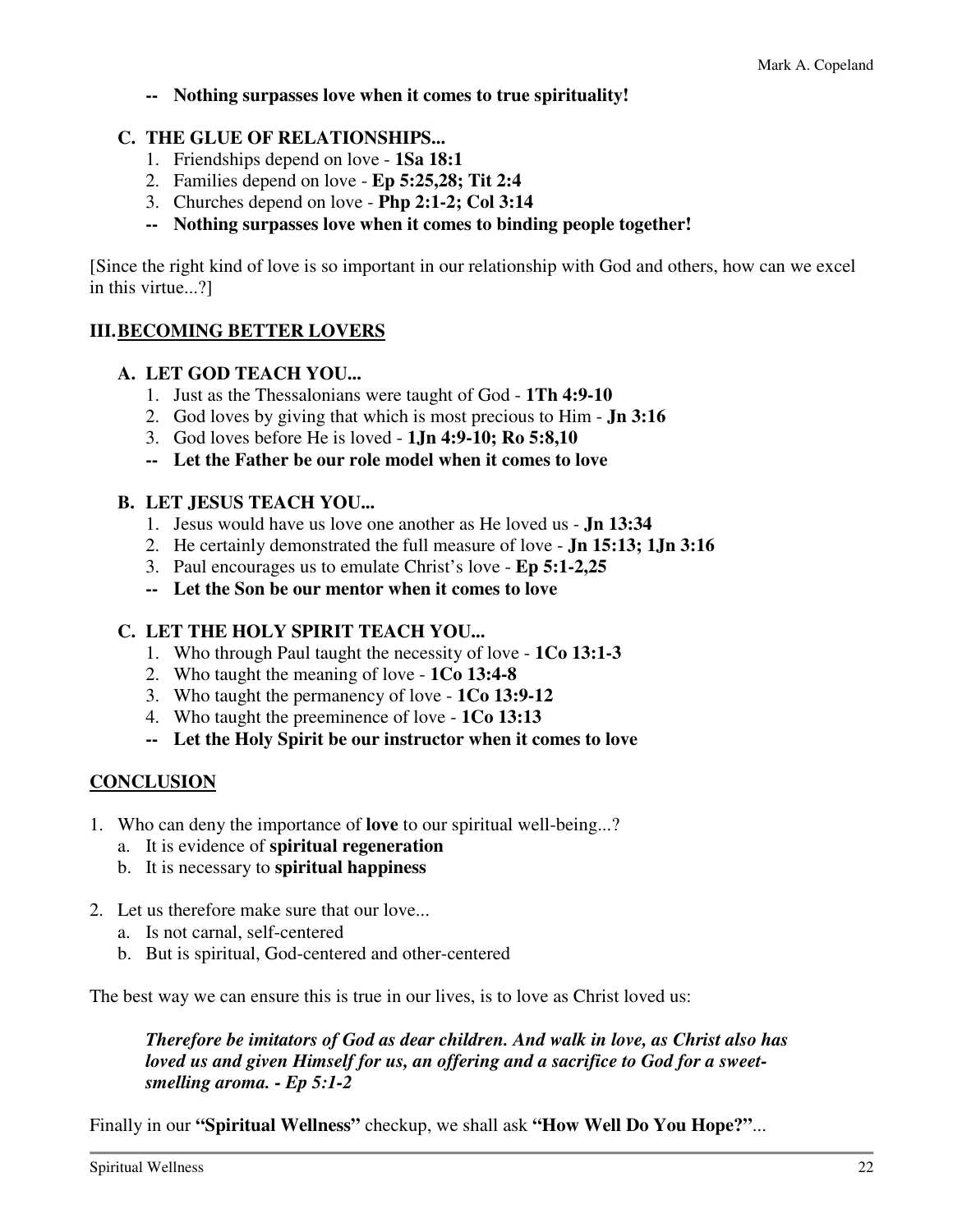# **Spiritual Wellness How Well Do You Hope?**

# **INTRODUCTION**

- 1. Our checkup regarding spiritual wellness has asked, **"How Well Do You..."**
	- a. Hear? e. Talk?
	- b. Read? f. Give?
	- c. Pray? g. Love?
	- d. Sing?

2. Finally, we ask **"How Well Do You Hope...?"**

- a. From the Greek, **elpis**, which means "favorable and confident expectation"
- b. A popular definition: desire plus expectation of the unseen cf. **Ro 8:24-25**

[Hope is an important aspect of what it means to be a Christian (cf. **1Co 13:13; 1Th 1:3**). The degree of hope one has reveals much about the state of their spiritual wellness...]

### **I. DEGREES OF HOPE**

#### **A. THOSE WITH NO HOPE...**

- 1. Such as the Gentiles without God **Ep 2:12**
- 2. Who sorrow greatly over the loss of loved ones **1Th 4:13**
- **-- Which describes many in the world today**

#### **B. THOSE WITH LIVING HOPE...**

- 1. Such as those in Christ **1Pe 1:3-5**
- 2. Who have been given good hope by grace **2Th 2:16**
- 3. Enabling them to rejoice in hope **Ro 12:12**
- **-- Which ought to describe every Christian today**
- **C. THOSE WITH LITTLE HOPE...** 
	- 1. Who may actually have reason to hope
	- 2. But rarely think about their hope
	- 3. Because they are weighed down with worldliness and worldly cares **Lk 21:34**
	- **-- Which sadly describes many Christians today**

[Yet just as faith and love are critical to our spiritual well-being, so also is our hope...]

#### **II. IMPORTANCE OF HOPE**

#### **A. FOR MOTIVATION...**

- 1. We have the hope of one day being like Jesus **1Jn 3:2**
- 2. This hope serves to motivate one to purify oneself **1Jn 3:3;** cf. **2Co 7:1**
- **-- Without a vibrant hope, we have little or no motivation to grow spiritually**

#### **B. FOR STRENGTH...**